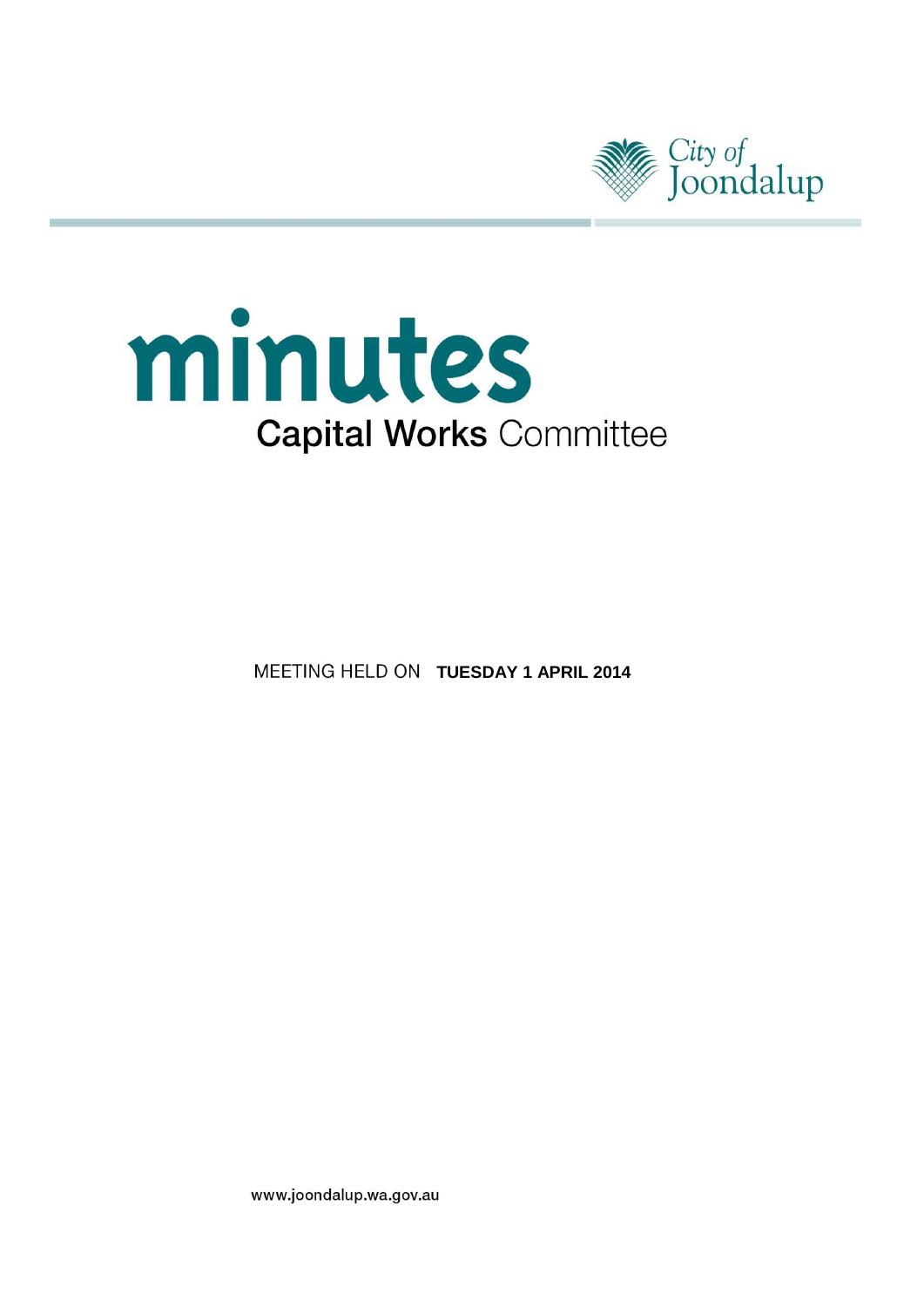## **TABLE OF CONTENTS**

| Item No.       | <b>Title</b>                                                                   | Page No. |
|----------------|--------------------------------------------------------------------------------|----------|
|                | <b>Declaration of Opening</b>                                                  | 3        |
|                | <b>Declarations of Interest</b>                                                | 3        |
|                | Apologies/Leave of absence                                                     | 3        |
|                | <b>Confirmation of Minutes</b>                                                 | 4        |
|                | Announcements by the Presiding Member without discussion                       | 4        |
|                | Identification of matters for which the meeting may be closed to<br>the public | 4        |
|                | <b>Petitions and deputations</b>                                               | 4        |
|                | <b>Reports</b>                                                                 | 5        |
| 1              | Update on 2013-14 Capital Works Program - [102496]                             | 5        |
| $\overline{2}$ | Bi-Monthly Capital Works Project Reports - [102496]                            | 8        |
| 3              | Priority Two and Priority Three Entry Statements - [37196]                     | 12       |
| 4              | East-West Arterial Roads Program - [102496, 53597]                             | 18       |
|                | <b>Urgent Business</b>                                                         | 26       |
|                | Motions of which previous notice has been given                                | 26       |
|                | <b>Requests for Reports for future consideration</b>                           | 26       |
|                | <b>Closure</b>                                                                 | 26       |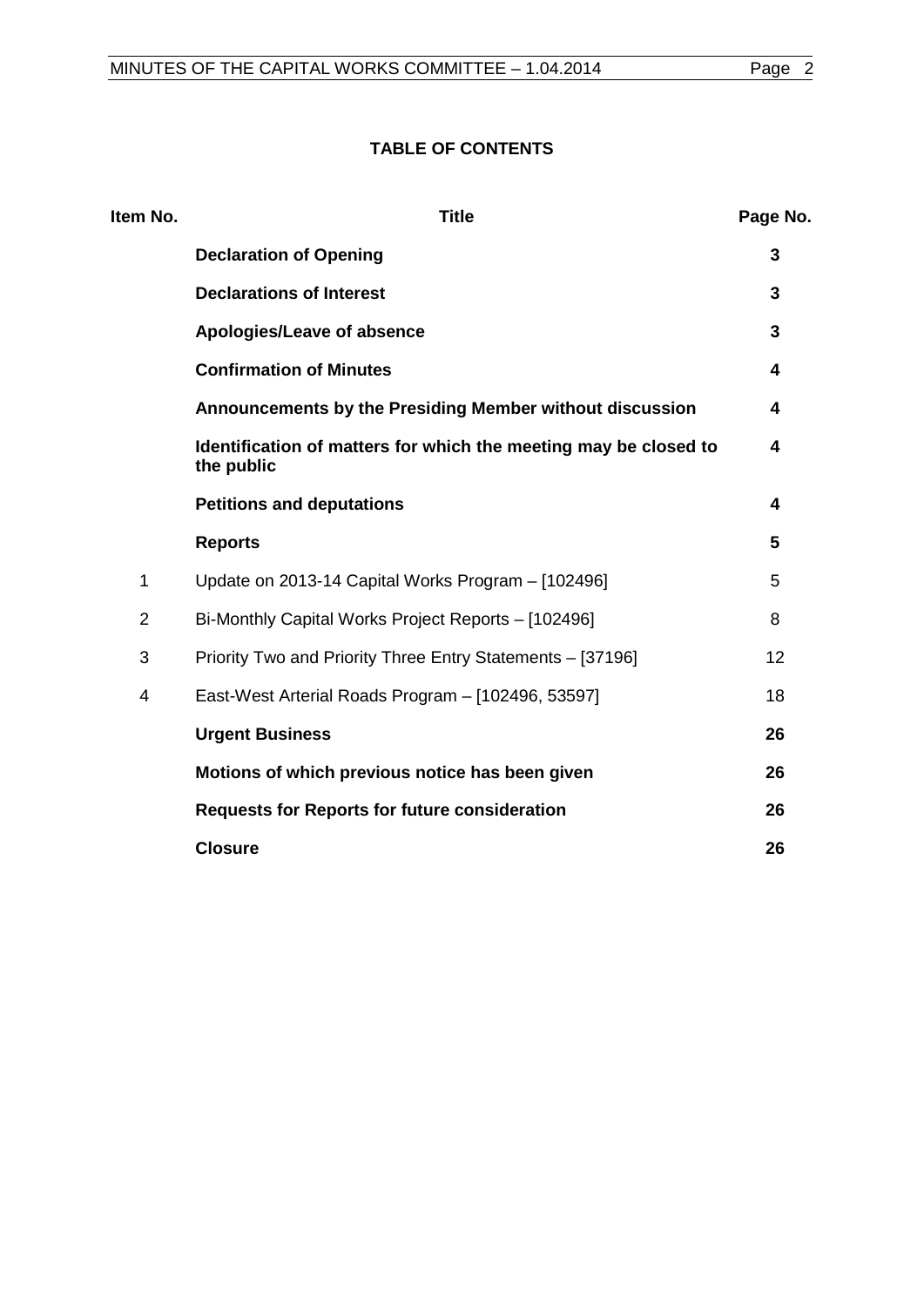# **CITY OF JOONDALUP**

#### **MINUTES OF THE CAPITAL WORKS COMMITTEE MEETING HELD IN CONFERENCE ROOM 2, JOONDALUP CIVIC CENTRE, BOAS AVENUE, JOONDALUP ON TUESDAY 1 APRIL 2014.**

## **ATTENDANCE**

## **Committee Members**

| Cr Kerry Hollywood    | <b>Presiding Member</b>           |
|-----------------------|-----------------------------------|
| Mayor Troy Pickard    |                                   |
| Cr Liam Gobbert       | <b>Deputising for Cr Amphlett</b> |
| Cr John Chester       | Deputising for Cr Corr            |
| Cr Teresa Ritchie, JP |                                   |
| Cr Philippa Taylor    | <b>Deputy Presiding Member</b>    |
|                       |                                   |

## **Officers**

| Mr Nico Claassen  | <b>Director Infrastructure Services</b>    |
|-------------------|--------------------------------------------|
| Mr Brad Sillence  | <b>Manager Governance</b>                  |
| Mr Andrew Murphy  | Manager Infrastructure Management Services |
| Mr John Byrne     | Governance Coordinator                     |
| Mrs Lesley Taylor | Governance Officer                         |

## <span id="page-2-0"></span>**DECLARATION OF OPENING**

The Presiding Member declared the meeting open at 5.46pm.

## <span id="page-2-1"></span>**DECLARATIONS OF INTEREST**

Nil.

## <span id="page-2-2"></span>**APOLOGIES/LEAVE OF ABSENCE**

## **Apology:**

Cr Christine Hamilton-Prime.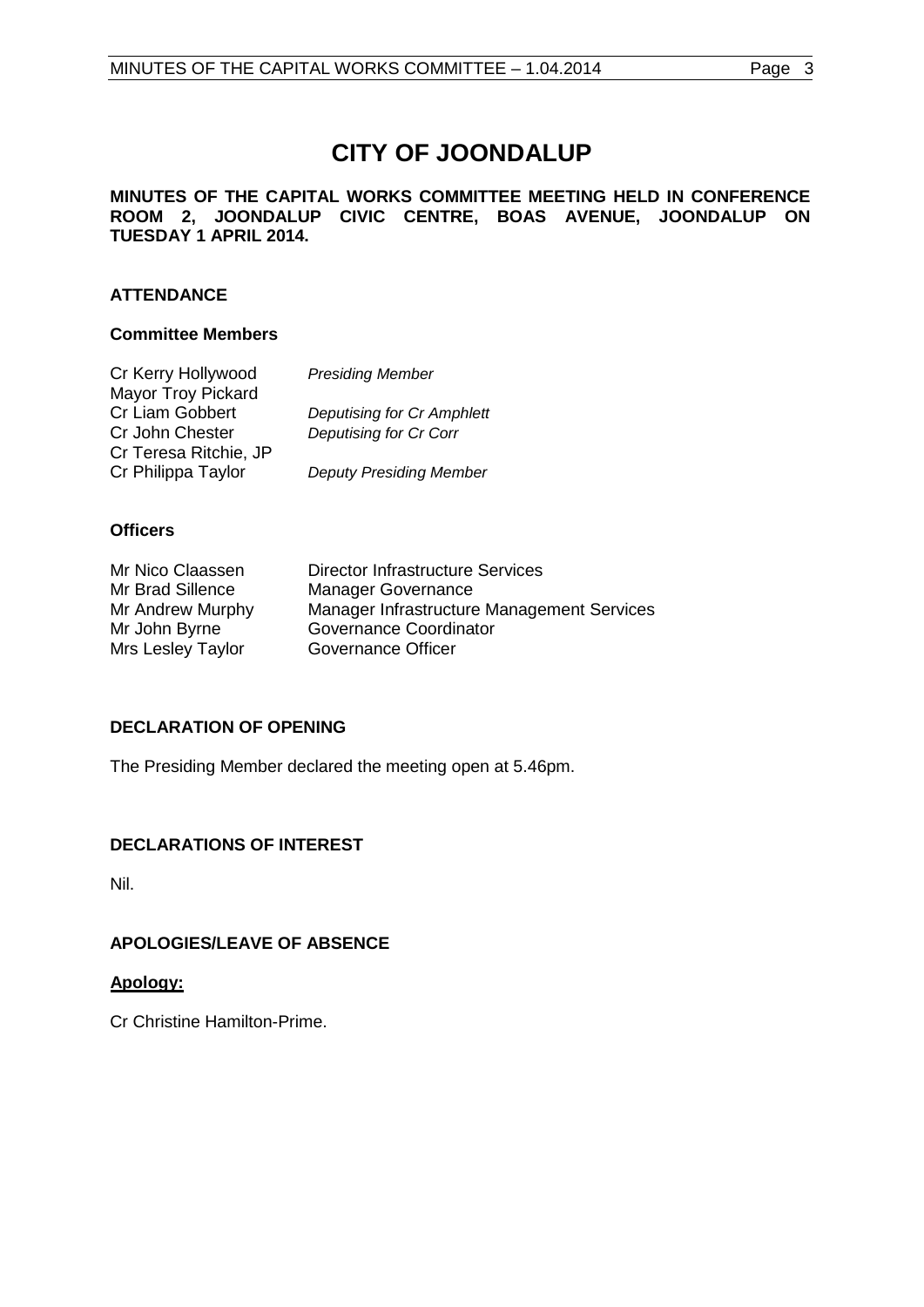## **Leave of Absence Previously Approved:**

| Cr Mike Norman         | 26 March to 1 April 2014 inclusive;      |
|------------------------|------------------------------------------|
| Cr Brian Corr          | 27 March to 5 April 2014 inclusive;      |
| Cr Geoff Amphlett, JP  | 27 March to 29 April 2014 inclusive;     |
| Cr Mike Norman         | 5 April to 12 April 2014 inclusive;      |
| Cr Kerry Hollywood     | 16 April to 4 May 2014 inclusive;        |
| <b>Cr Liam Gobbert</b> | 16 April to 17 May 2014 inclusive;       |
| Cr Russ Fishwick, JP   | 29 April to 2 May 2014 inclusive;        |
| Cr John Chester        | 1 May to 12 May 2014 inclusive.          |
| Cr Mike Norman         | 4 May to 9 May 2014 inclusive;           |
| Cr Brian Corr          | 20 May to 24 May 2014 inclusive;         |
| Cr Russ Fishwick, JP   | 4 August to 23 September 2014 inclusive. |
|                        |                                          |

## <span id="page-3-0"></span>**CONFIRMATION OF MINUTES**

## MINUTES OF THE CAPITAL WORKS COMMITTEE HELD 4 FEBRUARY 2014

**MOVED Mayor Pickard, SECONDED Cr Gobbert that the minutes of the meeting of the Capital Works Committee held on 4 February 2014 be confirmed as a true and correct record.**

#### **The Motion was Put and CARRIED (6/0)**

**In favour of the Motion:** Cr Hollywood, Mayor Pickard, Crs Chester, Gobbert, Ritchie and Taylor.

## <span id="page-3-1"></span>**ANNOUNCEMENTS BY THE PRESIDING MEMBER WITHOUT DISCUSSION**

Nil.

## <span id="page-3-2"></span>**IDENTIFICATION OF MATTERS FOR WHICH THE MEETING MAY BE CLOSED TO THE PUBLIC**

In accordance with Clause 5.2 of the City's *Meeting Procedures Local Law 2013*, this meeting was not open to the public.

## <span id="page-3-3"></span>**PETITIONS AND DEPUTATIONS**

Nil.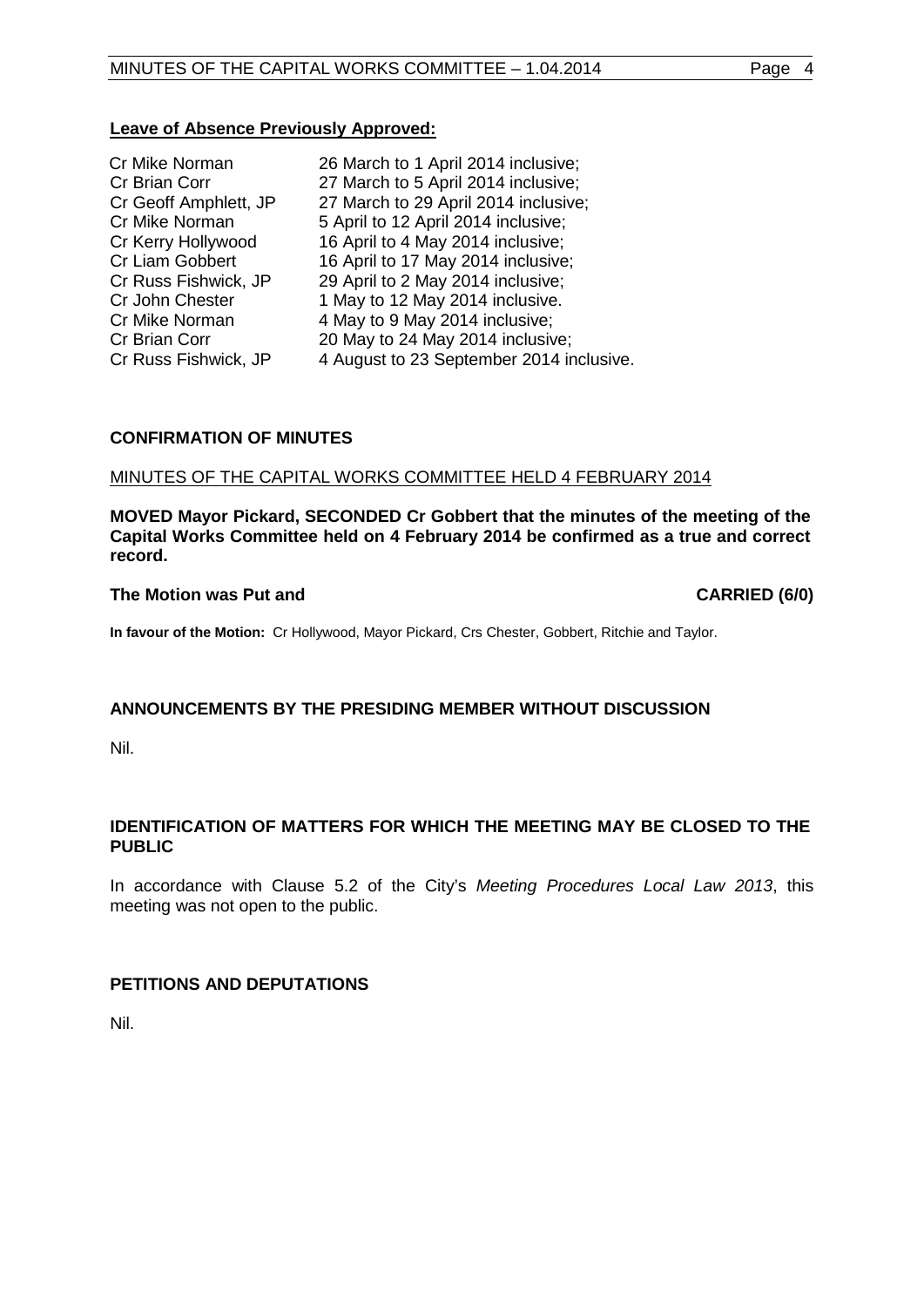<span id="page-4-0"></span>**REPORTS**

<span id="page-4-1"></span>

| <b>ITEM1</b>                          | <b>UPDATE ON 2013-14 CAPITAL WORKS PROGRAM</b>                                                                                                         |
|---------------------------------------|--------------------------------------------------------------------------------------------------------------------------------------------------------|
| <b>WARD</b>                           | All                                                                                                                                                    |
| <b>RESPONSIBLE</b><br><b>DIRECTOR</b> | Mr Nico Claassen<br>Infrastructure Services                                                                                                            |
| <b>FILE NUMBER</b>                    | 102496, 101515                                                                                                                                         |
| <b>ATTACHMENTS</b>                    | Attachment 1<br>Capital Works Project Report 2013-14                                                                                                   |
| <b>AUTHORITY / DISCRETION</b>         | Information - includes items provided to Council for<br>information purposes only that do not require a decision of<br>Council (that is for 'noting'). |

## **PURPOSE**

For the Capital Works Committee to note the update on the *2013-14 Capital Works Program*.

## **EXECUTIVE SUMMARY**

The Capital Works Project Report for the 2013-14 program, as at 28 February 2014, is attached (Attachment 1 refers).

*It is recommended that the Capital Works Committee NOTES the report on the Capital Works Projects for 2013-14 as at 28 February 2014 forming Attachment 1 to this Report.*

## **BACKGROUND**

At its meeting held on 15 May 2012 (CJ094-05/12 refers), Council resolved in part to establish a Capital Works Committee to:

- *oversee the monthly progress of the City's annual Capital Works Program and review of the City's Five Year Capital Works Program*
- *oversee the long term planning of major capital works projects not being the role of a Council Committee established for such purposes*
- *consider recommendations to modify the City's Capital Works.*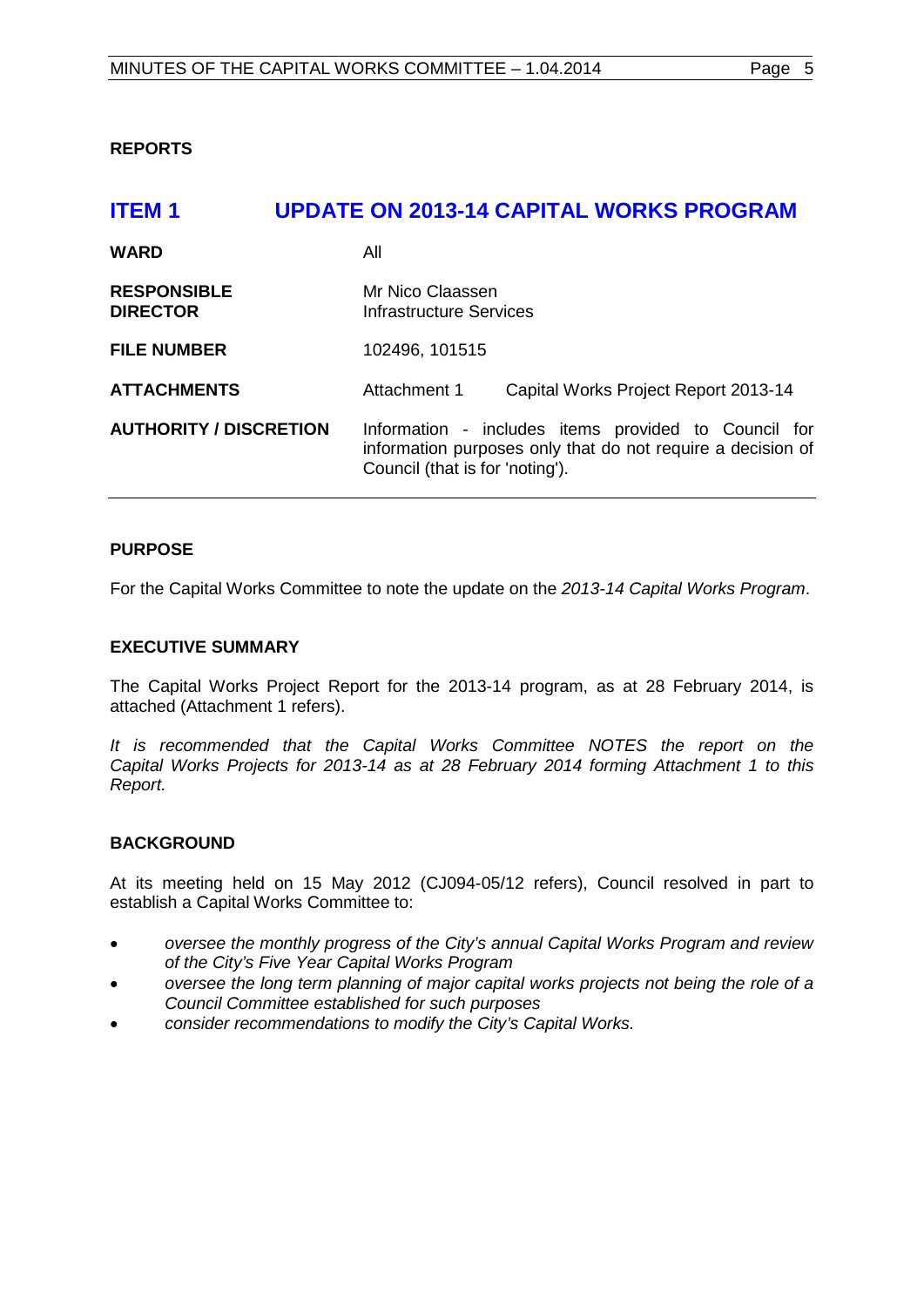## **DETAILS**

The Capital Works Project Report for the 2013-14 program, as at 28 February 2014, is provided at Attachment 1.

## **Legislation / Strategic Community Plan / policy implications**

| Legislation | Sections 5.17 and 6.8 of the Local Government Act 1995.                                                                                                                                                                                                                                                                                                                                                                                                 |
|-------------|---------------------------------------------------------------------------------------------------------------------------------------------------------------------------------------------------------------------------------------------------------------------------------------------------------------------------------------------------------------------------------------------------------------------------------------------------------|
|             | A committee cannot make decisions, on behalf of the<br>Council, that require an absolute majority decision (section<br>5.17 of the Local Government Act 1995), in which case, and<br>in accordance with Section 6.8 of the Local Government Act<br>1995, includes approving expenditure not included in the<br>City's Annual Budget. The Capital Works Committee could<br>only recommend to the Council to approve or modify capital<br>works projects. |
|             |                                                                                                                                                                                                                                                                                                                                                                                                                                                         |

#### **Strategic Community Plan**

| Key theme | <b>Financial Sustainability.</b> |
|-----------|----------------------------------|
|-----------|----------------------------------|

| Objective<br>Major project delivery. |
|--------------------------------------|
|--------------------------------------|

**Strategic initiative** Not applicable.

**Policy** Not applicable.

#### **Risk management considerations**

Not applicable.

## **Financial/budget implications**

Not applicable.

## **Regional significance**

Not applicable.

## **Sustainability implications**

Not applicable.

## **Consultation**

Not applicable.

## **COMMENT**

The Capital Works Project Report for the 2013-14 program provides an update on the capital works activities undertaken as at 28 February 2014.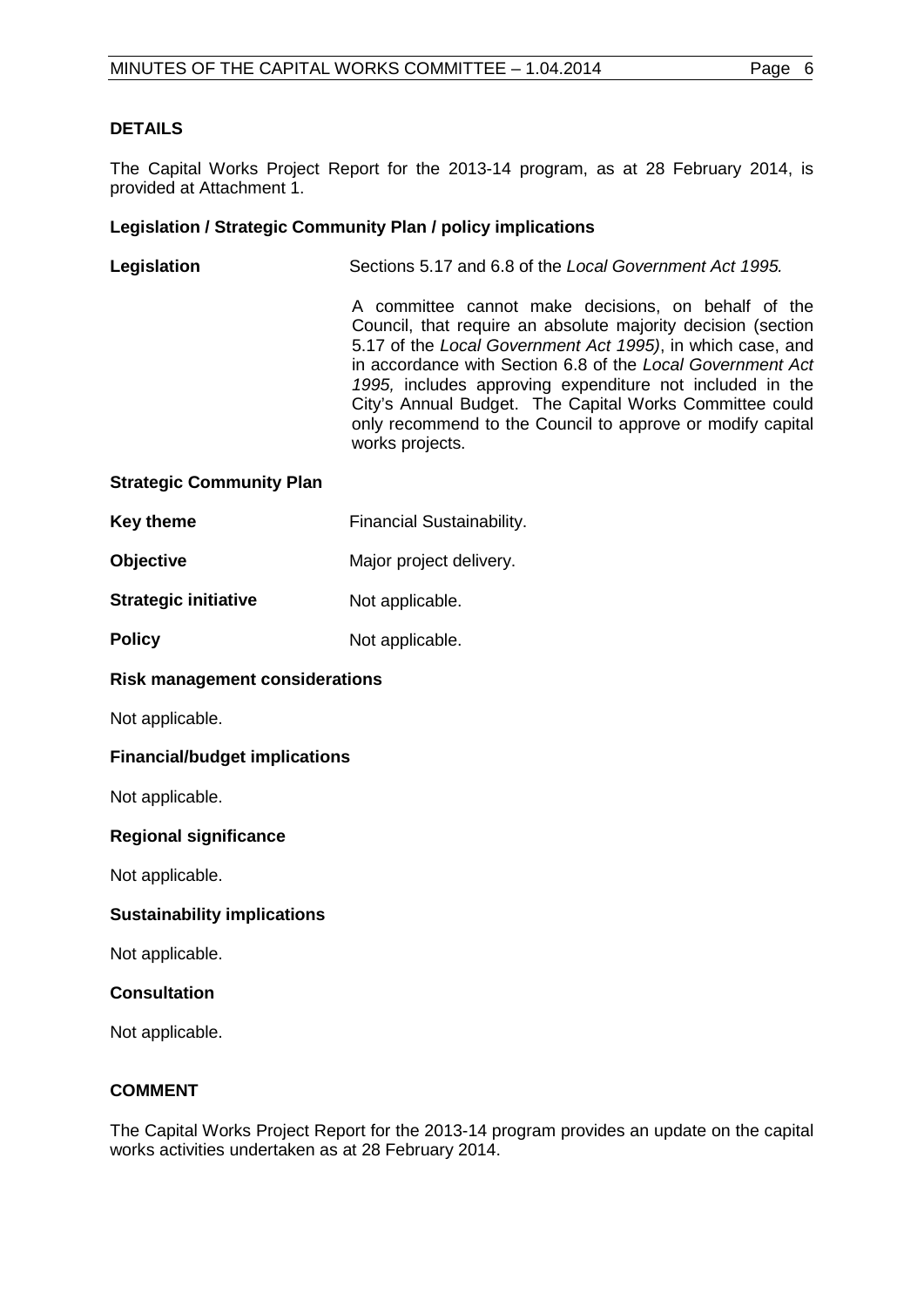## **VOTING REQUIREMENTS**

Simple Majority.

**MOVED Cr Chester, SECONDED Cr Ritchie that the Capital Works Committee NOTES the report on the Capital Works Projects for 2013-14 as at 28 February 2014 forming Attachment 1 to this Report.**

#### **The Motion was Put and CARRIED (6/0)**

**In favour of the Motion:** Cr Hollywood, Mayor Pickard, Crs Chester, Gobbert, Ritchie and Taylor.

*Appendix 1 refers*

*[To access this attachment on electronic document, click here: Attach1agnCWC010414.pdf](http://www.joondalup.wa.gov.au/files/committees/CWOC/2014/Attach1agnCWC010414.pdf)*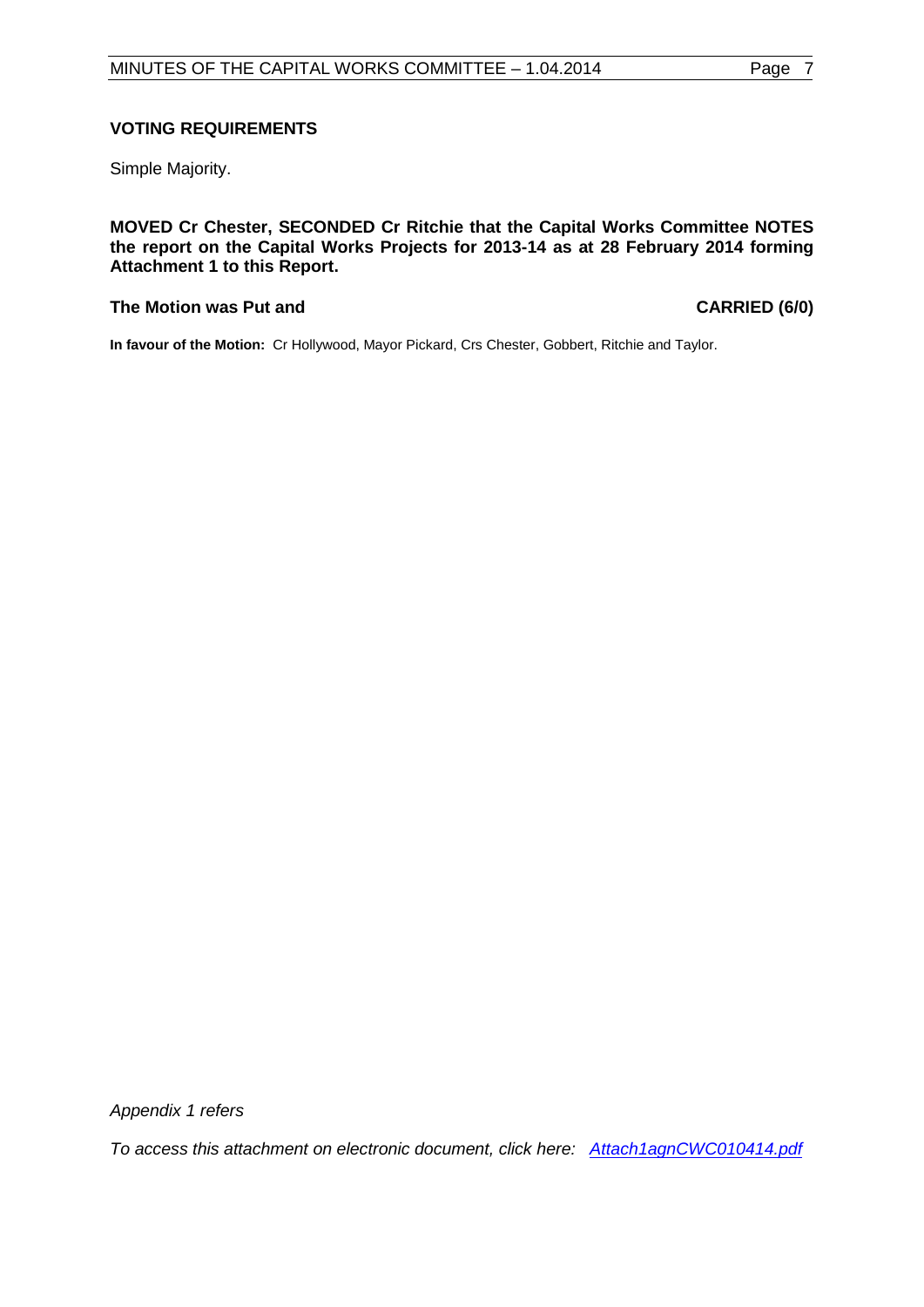<span id="page-7-0"></span>

| <b>ITEM 2</b> | BI-MONTHLY CAPITAL WORKS PROJECT |  |  |
|---------------|----------------------------------|--|--|
|               | <b>REPORTS</b>                   |  |  |

| WARD                                  | All                                                                                                                                                                                                                                                                                                |                                                                                                                                                                                                                                                                                                                                                                                                                                                                                                                                                                                                                                                        |
|---------------------------------------|----------------------------------------------------------------------------------------------------------------------------------------------------------------------------------------------------------------------------------------------------------------------------------------------------|--------------------------------------------------------------------------------------------------------------------------------------------------------------------------------------------------------------------------------------------------------------------------------------------------------------------------------------------------------------------------------------------------------------------------------------------------------------------------------------------------------------------------------------------------------------------------------------------------------------------------------------------------------|
| <b>RESPONSIBLE</b><br><b>DIRECTOR</b> | Mr Nico Claassen<br><b>Infrastructure Services</b>                                                                                                                                                                                                                                                 |                                                                                                                                                                                                                                                                                                                                                                                                                                                                                                                                                                                                                                                        |
| <b>FILE NUMBER</b>                    | 102496, 101515                                                                                                                                                                                                                                                                                     |                                                                                                                                                                                                                                                                                                                                                                                                                                                                                                                                                                                                                                                        |
| <b>ATTACHMENT</b>                     | Attachment 1<br><b>Attachment 2</b><br>Attachment 3<br>Attachment 4<br>Attachment 5<br>Attachment 6<br>Attachment 7<br>Attachment 8<br>Attachment 9<br>Attachment 10<br><b>Attachment 11</b><br>Attachment 12<br>Attachment 13<br>Attachment 14<br>Attachment 15<br>Attachment 16<br>Attachment 17 | <b>Currambine Community Centre</b><br><b>Hodges Drive duplication</b><br>Warrandyte Park - landscape upgrade<br>Mawson Park - landscape upgrade<br>Hillarys Park - landscape upgrade<br>Delamere Park construction<br><b>Arterial Roads Entry Statements</b><br><b>Suburban Entry Statements</b><br>Shenton Avenue landscaping<br><b>Admiral Park refurbishment</b><br>Marmion Foreshore car park<br>Iluka District Open Space - sports light<br>upgrade<br>Otago Park - sump beautification<br>Joondalup City Centre lighting<br><b>Warwick Leisure Centre extension</b><br>Multi-storey car park - Boas Avenue<br>Entry Statements - Joondalup Drive |
| <b>AUTHORITY / DISCRETION</b>         | Council (that is for 'noting').                                                                                                                                                                                                                                                                    | Information - includes items provided to Council<br>for<br>information purposes only that do not require a decision of                                                                                                                                                                                                                                                                                                                                                                                                                                                                                                                                 |

#### **PURPOSE**

For the Capital Works Committee to note the bi-monthly project status reports for capital works projects.

#### **EXECUTIVE SUMMARY**

At the Capital Works Committee meeting held on 6 August 2013 the Committee determined which capital works project reports were required and the frequency of reporting. The bi-monthly project reports are attached (Attachments 1-17 refer).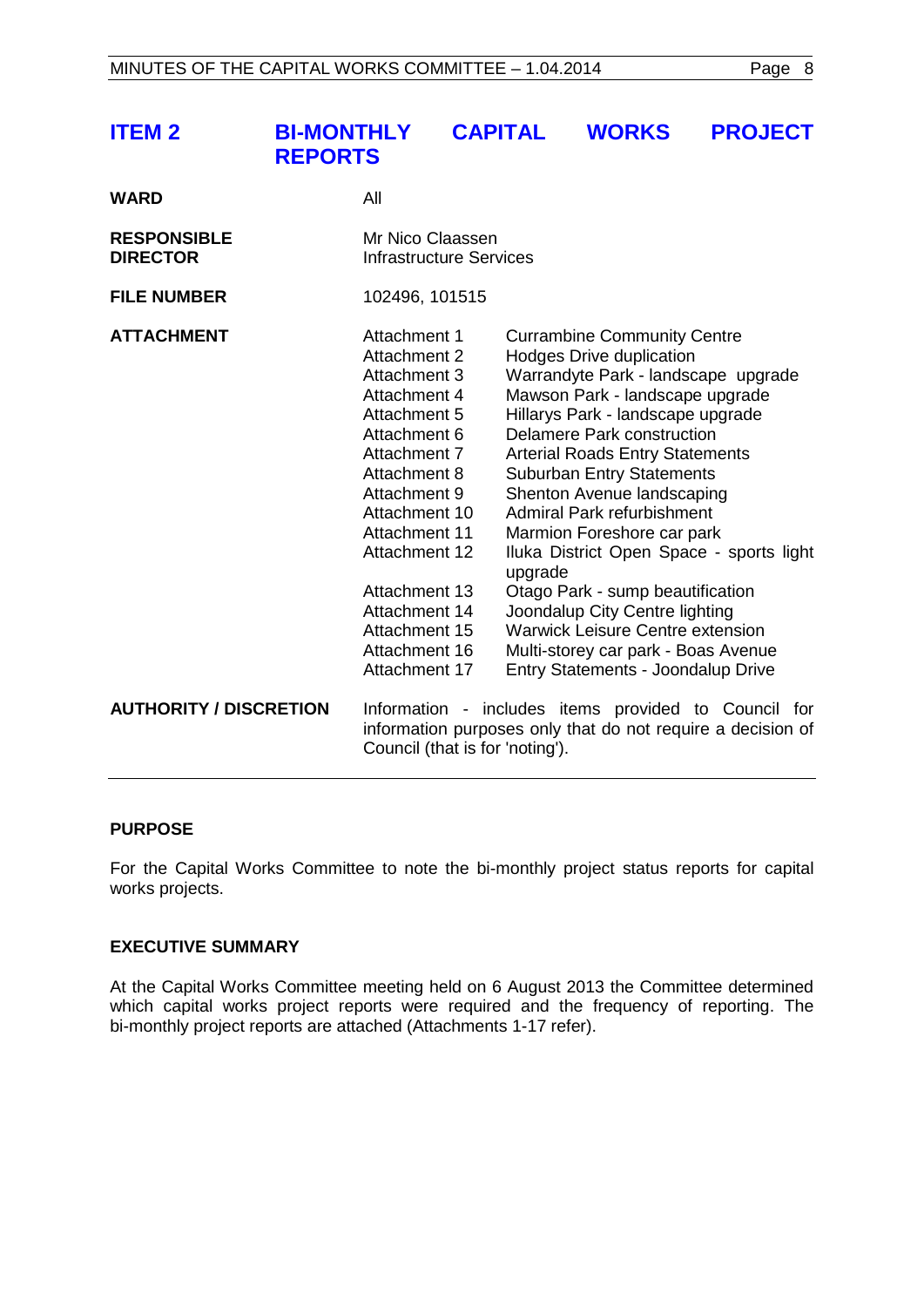*It is therefore recommended that the Capital Works Committee NOTES the:*

- *1 bi-monthly capital works project reports forming Attachments 1-17 to this Report;*
- *2 completion of the Currambine Community Centre project and the Hillarys Park landscape upgrade project and that no further status reports will be provided;*
- *3 withdrawal of the Suburban Entry Statements project;*
- *4 creation of the Entry Statements - Joondalup Drive project.*

## **BACKGROUND**

At its meeting held on 6 August 2013 the Capital Works Committee requested that the following project reports from the *2013-14 Capital Works Program* be provided on a bi-monthly basis:

- Currambine Community Centre.
- Hodges Drive duplication.
- Warrandyte Park landscape upgrade.
- Mawson Park landscape upgrade.
- Hillarys Park landscape upgrade.
- Delamere Park construction.
- Arterial Roads Entry Statements.
- Suburban Entry Statements.
- Shenton Avenue landscaping
- Admiral Park refurbishment.
- Marmion Foreshore car park.
- Iluka District Open Space sports lighting upgrade.
- Otago Park sump beautification.
- Joondalup City Centre lighting.
- Warwick Leisure Centre extension.
- Multi-storey car park Boas Avenue.

## **DETAILS**

A summary of the projects and their current status is detailed in the bi-monthly project reports forming Attachments 1-17 to this Report.

The following projects which required bi-monthly project reports have now been completed and no further reports will be presented to the Capital Works Committee:

- Currambine Community Centre.
- Hillarys Park landscape upgrade.

At its meeting held on 10 December 2013 (CJ252-12/13 refers), Council agreed, in part that it:

*"2 APPROVES BY AN ABSOLUTE MAJORITY the reallocation of \$170,000 from Capital Works project SSE2020 Suburban Entry Statements, to fund the installation of a third priority one entry statement as detailed in Part 1 above;"*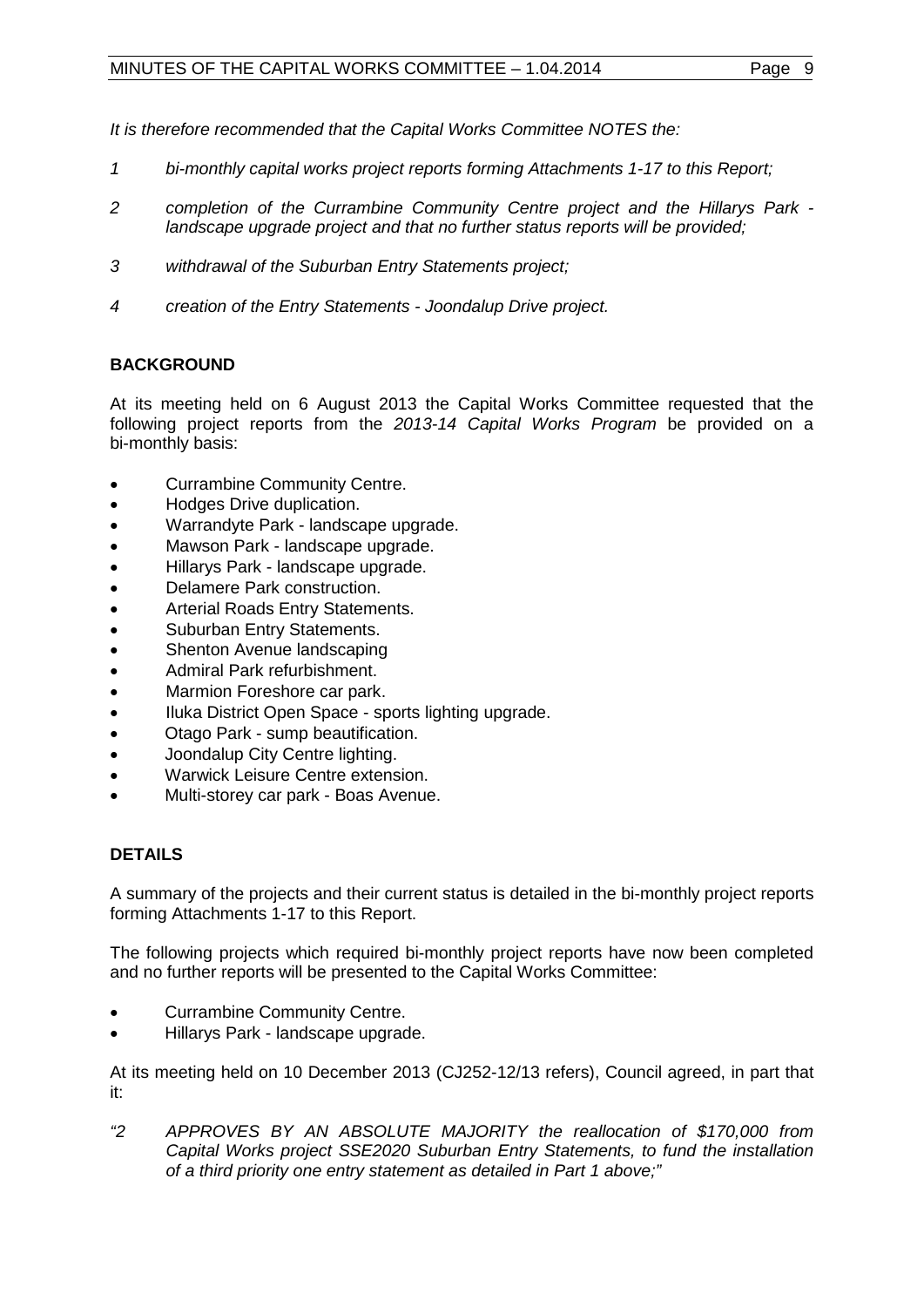Project SSE2020 Suburban Entry Statements has now been withdrawn and no further status reports will be presented to the Capital Works Committee.

Further to the above, the following project, Entry Statements - Joondalup Drive has been created and a bi-monthly status update will be provided to the Capital Works Committee.

## **Legislation / Strategic Community Plan / policy implications**

| Legislation                     | Sections 5.17 and 6.80 of the Local Government Act 1995.                                                                                                                                                                                                                                                                                                                                                                                                |
|---------------------------------|---------------------------------------------------------------------------------------------------------------------------------------------------------------------------------------------------------------------------------------------------------------------------------------------------------------------------------------------------------------------------------------------------------------------------------------------------------|
|                                 | A committee cannot make decisions, on behalf of the<br>Council, that require an absolute majority decision (section<br>5.17 of the Local Government Act 1995), in which case, and<br>in accordance with Section 6.8 of the Local Government Act<br>1995, includes approving expenditure not included in the<br>City's Annual Budget. The Capital Works Committee could<br>only recommend to the Council to approve or modify capital<br>works projects. |
| <b>Strategic Community Plan</b> |                                                                                                                                                                                                                                                                                                                                                                                                                                                         |

| <b>Key theme</b>            | Financial Sustainability. |  |
|-----------------------------|---------------------------|--|
| <b>Objective</b>            | Major project delivery.   |  |
| <b>Strategic initiative</b> | Not applicable.           |  |
| <b>Policy</b>               | Not applicable.           |  |

## **Risk management considerations**

Not applicable.

## **Financial/budget implications**

Not applicable.

## **Regional significance**

Not applicable.

## **Sustainability implications**

Not applicable.

## **Consultation**

Not applicable.

## **COMMENT**

The attached capital works project reports provide an update on the activities undertaken in the last two months.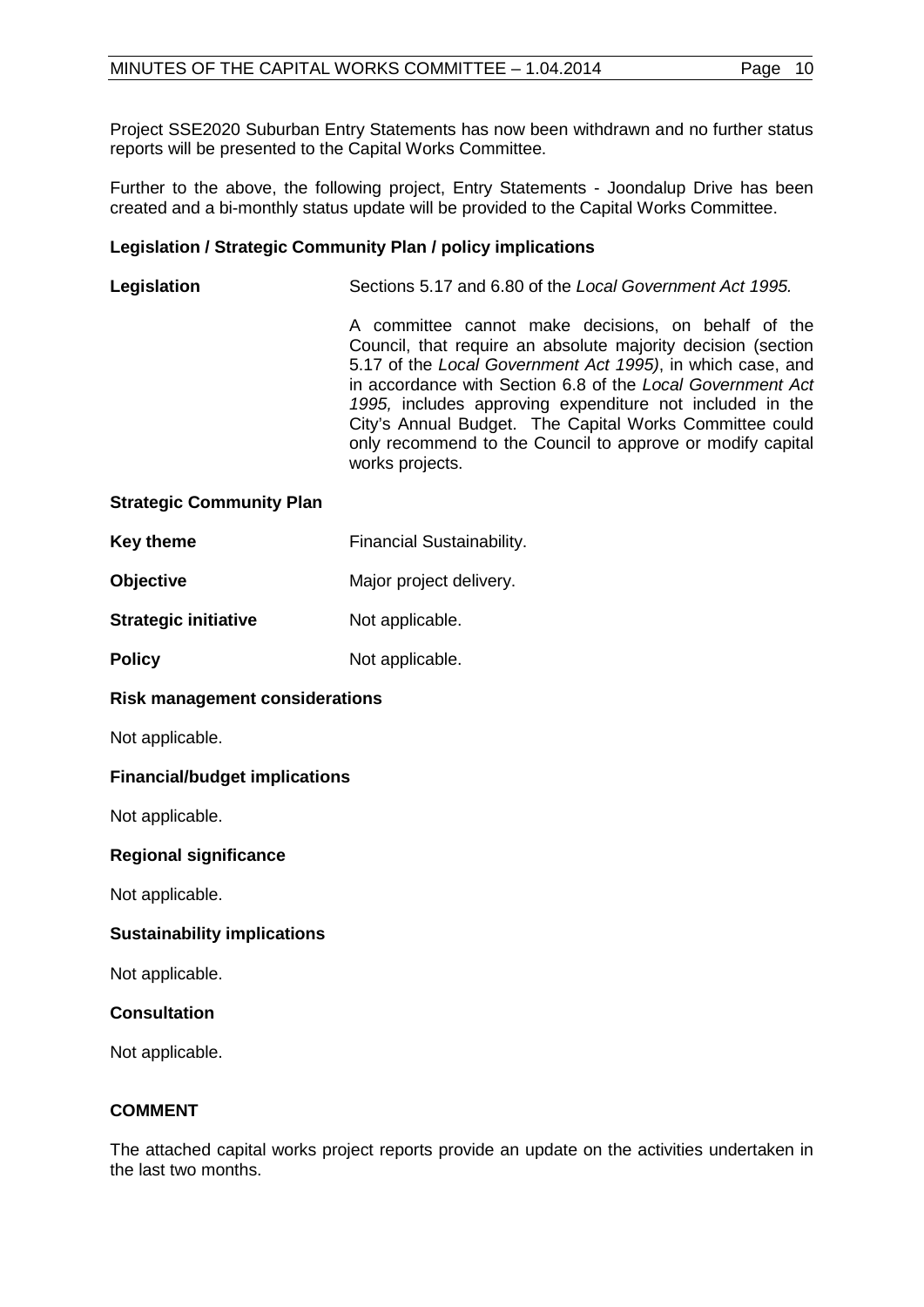## **VOTING REQUIREMENTS**

Simple Majority.

**MOVED Mayor Pickard, SECONDED Cr Chester that the Capital Works Committee NOTES the:**

- **1 bi-monthly capital works project reports forming Attachments 1-17 to this Report;**
- **2 completion of the Currambine Community Centre project and the Hillarys Park landscape upgrade project and no further status reports will be provided;**
- **3 withdrawal of the Suburban Entry Statements project;**
- **4 creation of the Entry Statements - Joondalup Drive project.**

#### **The Motion was Put and CARRIED (6/0)**

**In favour of the Motion:** Cr Hollywood, Mayor Pickard, Crs Chester, Gobbert, Ritchie and Taylor.

*Appendix 2 refers*

*[To access this attachment on electronic document, click here: Attach2agnCWC010414.pdf](http://www.joondalup.wa.gov.au/files/committees/CWOC/2014/Attach2agnCWC010414.pdf)*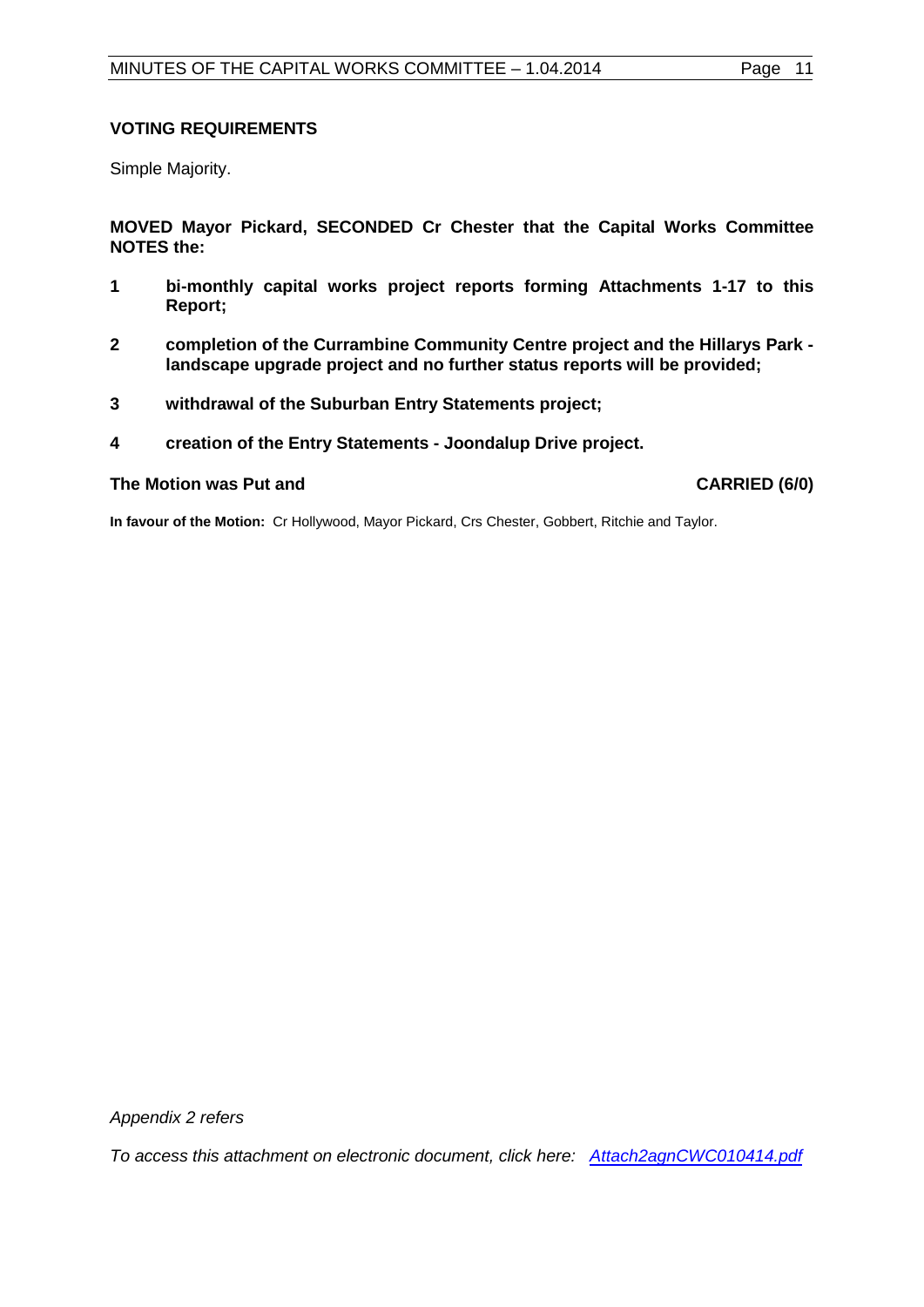## <span id="page-11-0"></span>**ITEM 3 PRIORITY TWO AND PRIORITY THREE ENTRY STATEMENTS**

| <b>WARD</b>                           | All                                                                                                                                                                                                 |                                                                                                                                                                                                   |
|---------------------------------------|-----------------------------------------------------------------------------------------------------------------------------------------------------------------------------------------------------|---------------------------------------------------------------------------------------------------------------------------------------------------------------------------------------------------|
| <b>RESPONSIBLE</b><br><b>DIRECTOR</b> | Mr Nico Claassen<br>Infrastructure Services                                                                                                                                                         |                                                                                                                                                                                                   |
| <b>FILE NUMBER</b>                    | 37196, 101515                                                                                                                                                                                       |                                                                                                                                                                                                   |
| <b>ATTACHMENTS</b>                    | Attachment 1<br>Attachment 2<br>Attachment 3<br>Attachment 4<br>Attachment 5                                                                                                                        | Priority two entry statement<br>Priority three entry statement<br>Priority two and three entry statement<br>elevations<br>Revised hierarchical location map<br>Original hierarchical location map |
| <b>AUTHORITY / DISCRETION</b>         | Executive - The substantial direction setting and oversight<br>role of Council, such as adopting plans and reports,<br>accepting tenders, directing operations, setting<br>and<br>amending budgets. |                                                                                                                                                                                                   |

## **PURPOSE**

For Council to endorse the design and location of the priority two and priority three entry statements and approve the proposed implementation strategy.

## **EXECUTIVE SUMMARY**

In 2007 the City appointed Greg Grabasch, Landscape Architect at Urban Design and Landscape Architecture (UDLA) to undertake the design of priority one entry statements to the City's district. The design was developed during a series of workshops with Elected Members to create an entry statement unique to the City of Joondalup.

At its meeting held on 17 February 2009 (CJ028-02/09 refers), Council approved the installation of three priority one entry statements commencing with the two located within the median of Marmion Avenue near the south and north local government boundaries. Works commenced in August 2013 and are now complete.

At its meeting held on 10 December 2013 (CJ252-12/13 refers), Council agreed in part to approve the installation of the third priority one entry statement in the north-east corner of the City's boundary, sited within the Joondalup Drive median. Construction of the third priority one entry statement has commenced and is due for completion in April 2013. Upon completion, the original intent of the priority one entry statements to provide a memorable gateway into the City of Joondalup will be met.

The priority two and priority three entry statements were intended to provide recognisable landmarks at the secondary vehicular entry and exit points into the City of Joondalup and this report outlines the design, locations and funding implications to facilitate the installation of the priority two and priority three entry statements and associated landscaping works.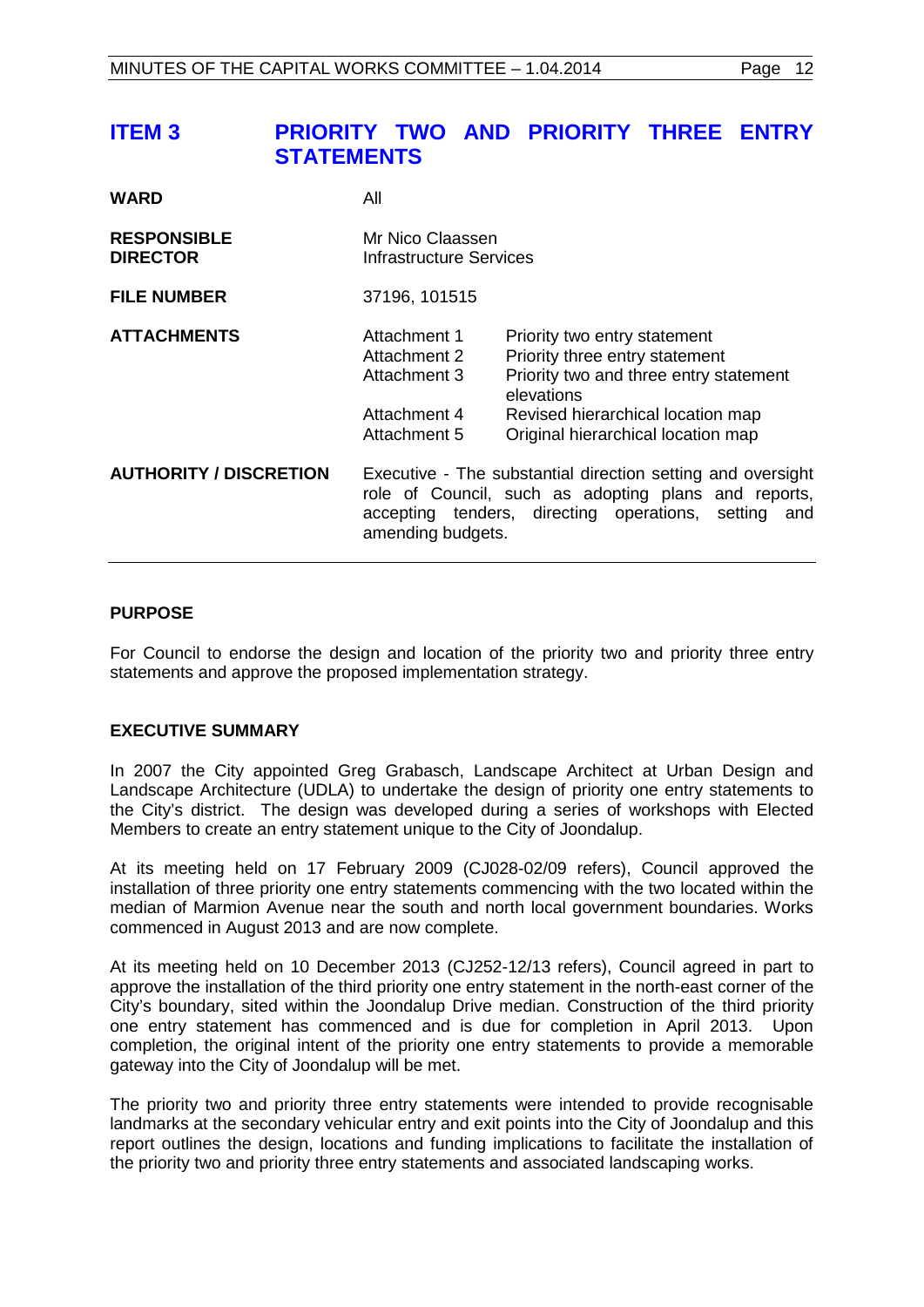*It is therefore recommended that Council:*

- *1 ENDORSES the concept design for the priority two and priority three entry statements forming Attachments 1, 2 and 3 to this Report;*
- *2 APPROVES the location of the priority two and priority three entry statements forming Attachment 4 to this Report;*
- *3 APPROVES the progressive installation of the priority two and priority three entry statements as part of the current programs within the Streetscape Enhancement Program, the East-West Arterial Roads Upgrade Program and the Streetscape Renewal Program.*

## **BACKGROUND**

In 2007 the City appointed Greg Grabasch, Landscape Architect at Urban Design and Landscape Architecture (UDLA) to undertake the design of entry statements to the City of Joondalup. The concept for the City of Joondalup entry statements is to provide a memorable gateway into the City, described by the appointed landscape architect as, *"A clear Joondalup sign informs people of where they are entering while the rest of the design mimics a city skyline and the individual elements are an interpretive reflection of what is the City of Joondalup (past, present and future)."* The design was developed during a series of workshops with Elected Members to create an entry statement unique to the City of Joondalup.

At its meeting held on 17 February 2009 (CJ028-02/09 refers), Council endorsed the design concept and an amount of \$375,750 was included in the *2009-10 Capital Works Program* for the construction of three priority one entry statements. Revised costing undertaken by UDLA revealed that only two priority one entry statements could be installed with the available funding.

At its meeting held on 16 February 2010 (CJ026-02/10 refers) Council approved the installation of two priority one entry statements. The two locations selected were on Marmion Avenue near the northern and southern local government boundaries. The entry statement project was advertised for tender in December 2011 and tender submissions were received in April 2012. The submissions received substantially exceeded the budget and all tenders were declined.

The entry statements project was subject to further review to meet budget constraints and design changes to meet Main Roads WA requirements. At its meeting held on 16 April 2013 (CJ059-04/13 refers), Council approved the revised entry statement design and scope of works. Construction works on the northern and southern entry statements commenced in August 2013 and were completed in November 2013. The northern entry statement is sited 215 metres south of the local government boundary and the southern entry statement is sited 50 metres north of the local government boundary on Marmion Avenue.

At its meeting held on 10 December 2013 (CJ252-12/13 refers), Council approved the installation of a third priority one entry statement in the north-east corner of the City's boundary, sited within the Joondalup Drive median, approximately 40 metres west of the local government boundary. Construction of the third priority one entry statement has commenced and is due for completion in April 2014.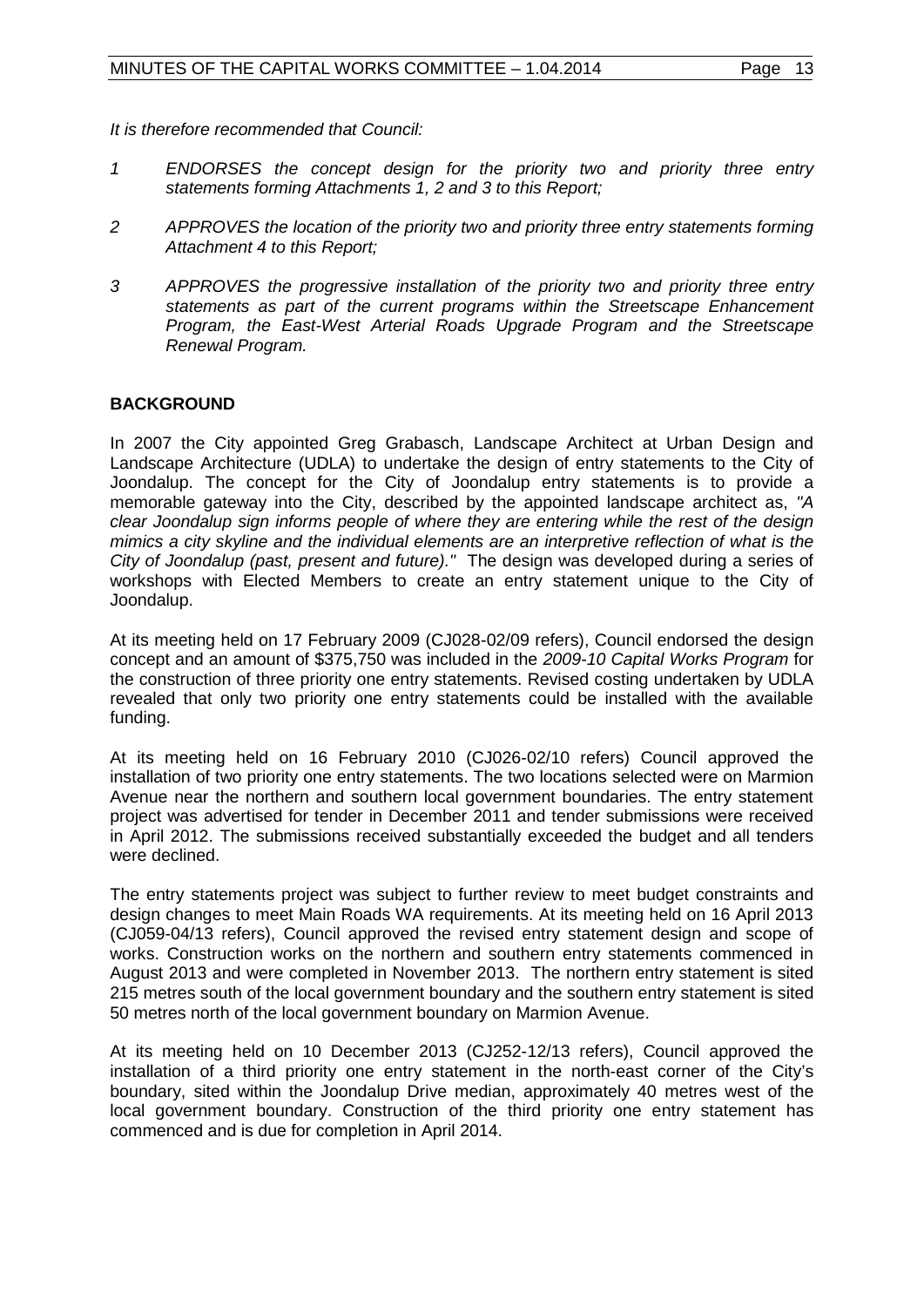The Council's original intent of three priority one entry statements to provide a memorable gateway into the City of Joondalup at all major vehicular entry and exit points within the City's boundary will be met on completion of the north-east priority one entry statement.

The intent of the priority two and priority three entry statements was to provide recognisable landmarks at the secondary vehicular entry and exit points into the City of Joondalup. Mapping of hierarchical locations for entry statements for the City of Joondalup was conducted as part of the original entry statements project. This map, forming Attachment 5 to this Report, has been used as guidance to determine the locations of the priority two and priority three entry statements for installation.

The suburban entry statement signage has not been addressed in this report. This subject requires extensive investigation and will be the subject of another report.

## **DETAILS**

The design of the priority two and priority three entry statements reflects the form, style and colour of the priority one entry statements further reinforcing a recognisable image for the City of Joondalup.

The locations of priority one, two and three entry statements within the City of Joondalup are proposed as shown on the revised map forming Attachment 4 to this Report. The priority two and priority three entry statements have been located to provide recognisable landmarks at the secondary vehicular entry and exit points into the City's boundary.

## **Priority two entry statements**

## Design

The design for the priority two entry statements, forming Attachments 1 and 3 to this Report, is a smaller version of the priority one entry sign. The design includes three interpretive poles ranging in height from 2m to 3m using the same graphics as the priority one entry statements. The signs accenting an entry point into the City's boundary shall have the City's logo with text reading 'Welcome' and 'City of Joondalup'. The sign will use the same colours and graphics as seen on the priority one entry and exit signs. Lighting is not proposed for this signage.

## Location

The priority two entry statements have been located within the medians of the major eastwest arterial roads at the eastern entrance points from Wanneroo Road and Connolly Drive entrance at the northern boundary (Attachment 4 refers). Signs are proposed in the road medians of:

- Connolly Drive
- Ocean Reef Road
- Whitfords Avenue
- Hepburn Avenue
- Warwick Road.

In total, five priority two entry statements have been identified to be installed within the City of Joondalup.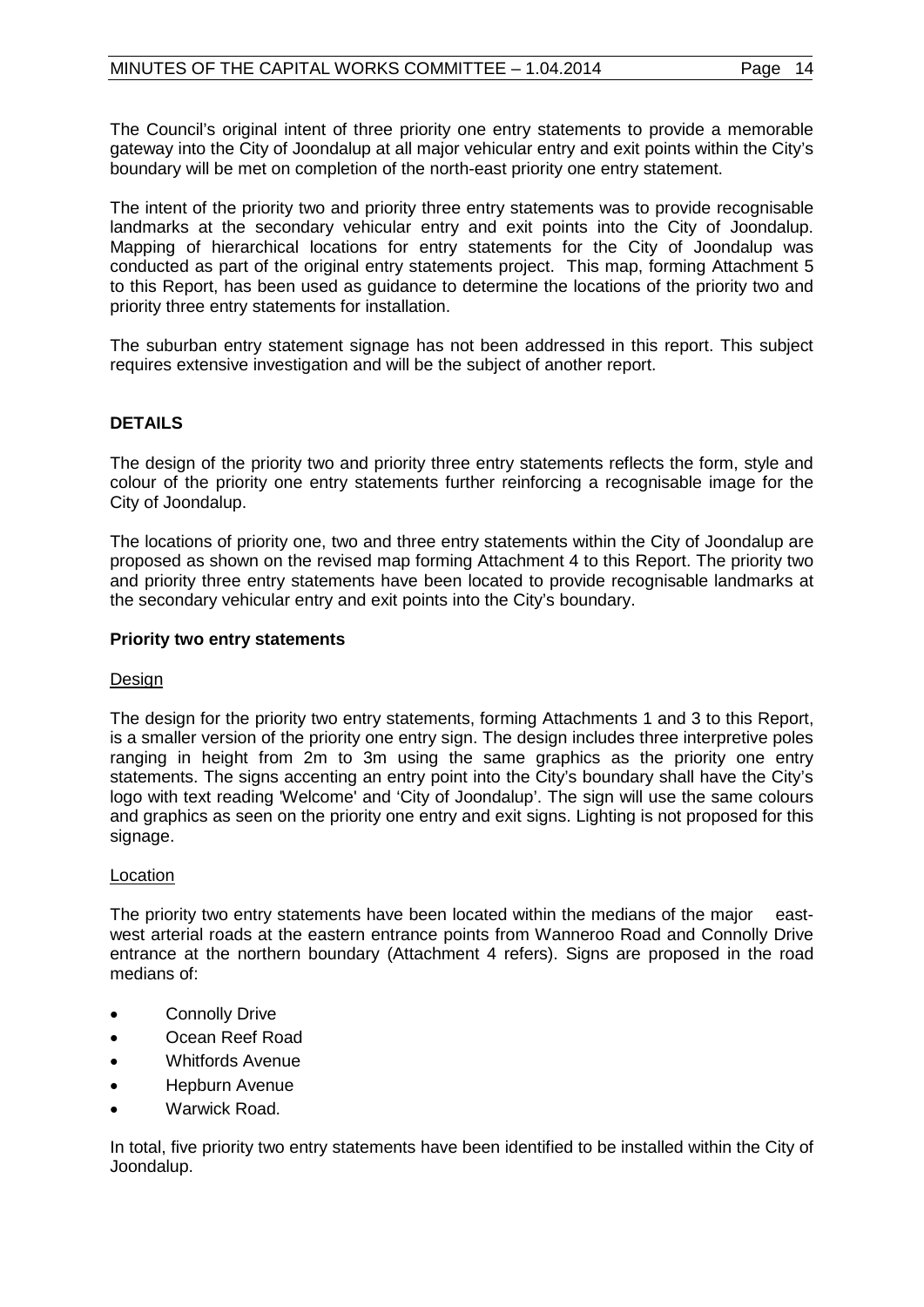## **Priority Three Entry Statements**

## Design

The design for the priority three entry statements forming Attachments 2 and 3 to this Report, utilises a smaller version of the priority one entry sign and does not include interpretive poles. The signs are located within the City boundaries and shall have the City's logo with text reading 'City of Joondalup'. The sign will use the same colours and graphics as seen on the priority one entry and exit signs. Lighting is not proposed for this signage.

## **Location**

The priority three entry statements are located within the medians of the major east-west arterial roads at the exit and entry points to Mitchell Freeway (Attachment 4 refers). Signs are proposed in the road medians of:

- Shenton Avenue
- Hodges Drive
- Ocean Reef Road
- Whitfords Avenue
- Hepburn Avenue
- Warwick Road.

Six priority three entry statement locations have been identified within the City of Joondalup, requiring twelve signs in total.

## **Issues and options considered**

## **Issues**

There is no budget allocation in the *Five Year Capital Works Program* for the installation of priority two and priority three entry statements. Without the associated landscaping, as depicted in the artist's impression forming Attachment 1 and 2 to this report, the supply and installation of each priority two sign is estimated at \$14,200 and each priority three sign is estimated at \$6,909.

The associated landscape works surrounding the entry statements in some of the proposed locations is already completed and in other locations will be the subject of future works within the affiliated *East-West Arterial Roads Upgrade Program*.

Where no landscaping exists the proposed landscaping will reflect the design used in the *East-West Arterial Roads Upgrade Program* and the existing priority one entry statements comprising of 1.2 metre wide coloured concrete band back of kerb, supply and installation of local native plants, mulching and irrigation as depicted in the artist's impression forming Attachments 1 and 2 to this Report.

The *Streetscape Renewal Program* and the *East-West Arterial Roads Upgrade Program* are dedicated streetscape enhancement programs within the City's *Five Year Capital Works Program*.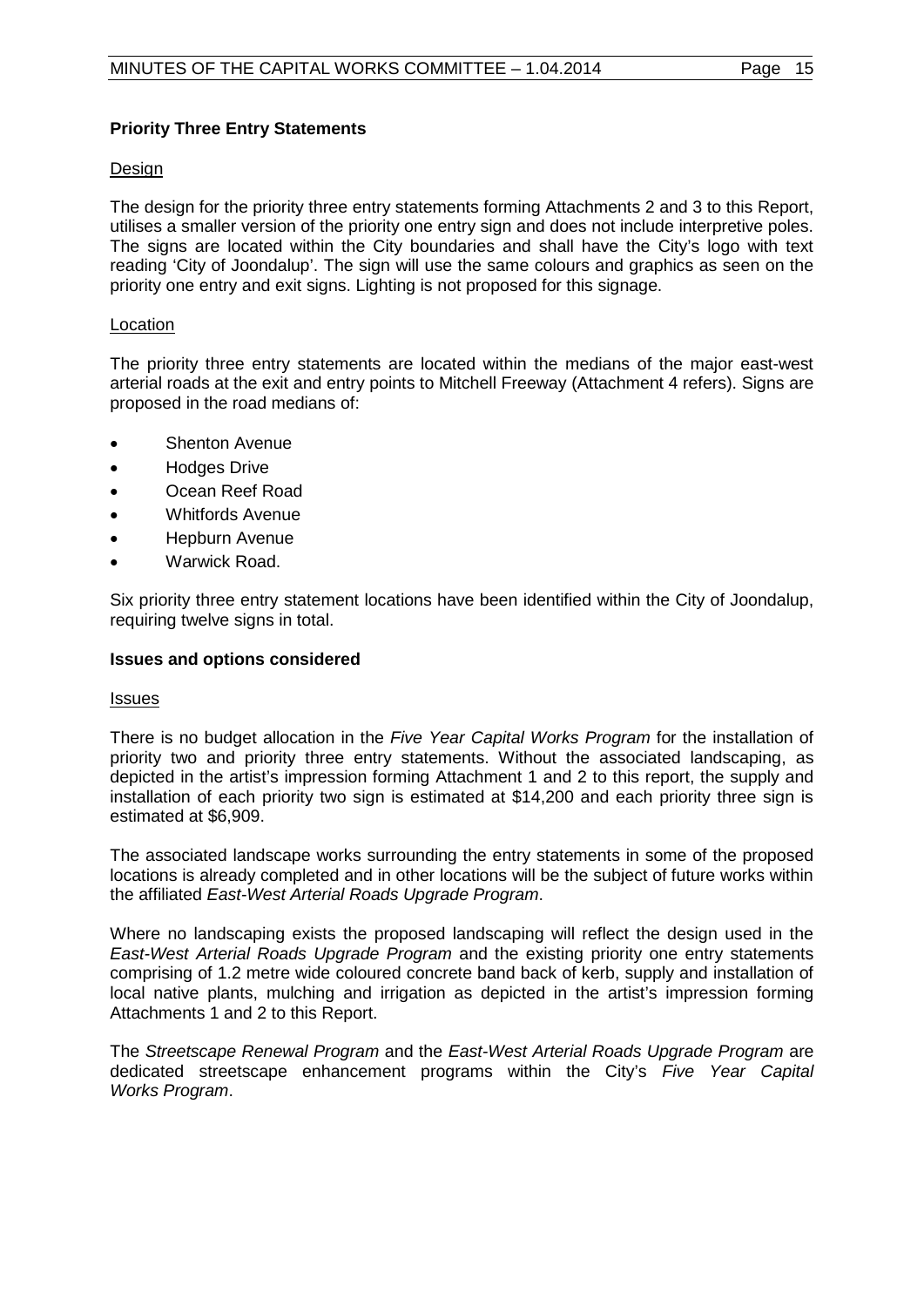## **Options**

## *Option One*

The progressive installation of priority two and priority three entry statements:

- as part of the *East-West Arterial Roads Upgrade Program* where no enhanced landscapes been undertaken
- as part of the *Streetscape Renewal Program* in roads with existing enhanced landscaping.

## *Option Two*

The progressive installation of priority two entry statements only as part of either the *East-West Arterial Roads Upgrade Program* or the *Streetscape Renewal Program* as applicable.

#### *Option Three*

Do not proceed.

The priority two and priority three entry statements do not form part of any current capital works program and no project funding allocation has been made for installation. Signage forms an integral part of the landscaping component of a project and inclusion of the priority two and priority three entry statements into the current programs within the *Streetscape Enhancement Program* is recommended.

## **Legislation / Strategic Community Plan / policy implications**

| Legislation                     | Not applicable.                                                                                      |
|---------------------------------|------------------------------------------------------------------------------------------------------|
| <b>Strategic Community Plan</b> | Not applicable.                                                                                      |
| Key theme                       | <b>Quality Urban Environment.</b>                                                                    |
| <b>Objective</b>                | Quality built outcomes.                                                                              |
| <b>Strategic initiative</b>     | Buildings and landscaping is suitable for the immediate<br>environment and reflect community values. |
| <b>Policy</b>                   | Not applicable.                                                                                      |

#### **Risk management considerations**

Not applicable.

## **Financial/budget implications**

There is no allocation in the *Five Year Capital Works Program* to roll out the construction of the priority two and priority three entry statements in isolation. In total, there are five priority two entry statement signs and twelve priority three entry statement signs proposed for installation.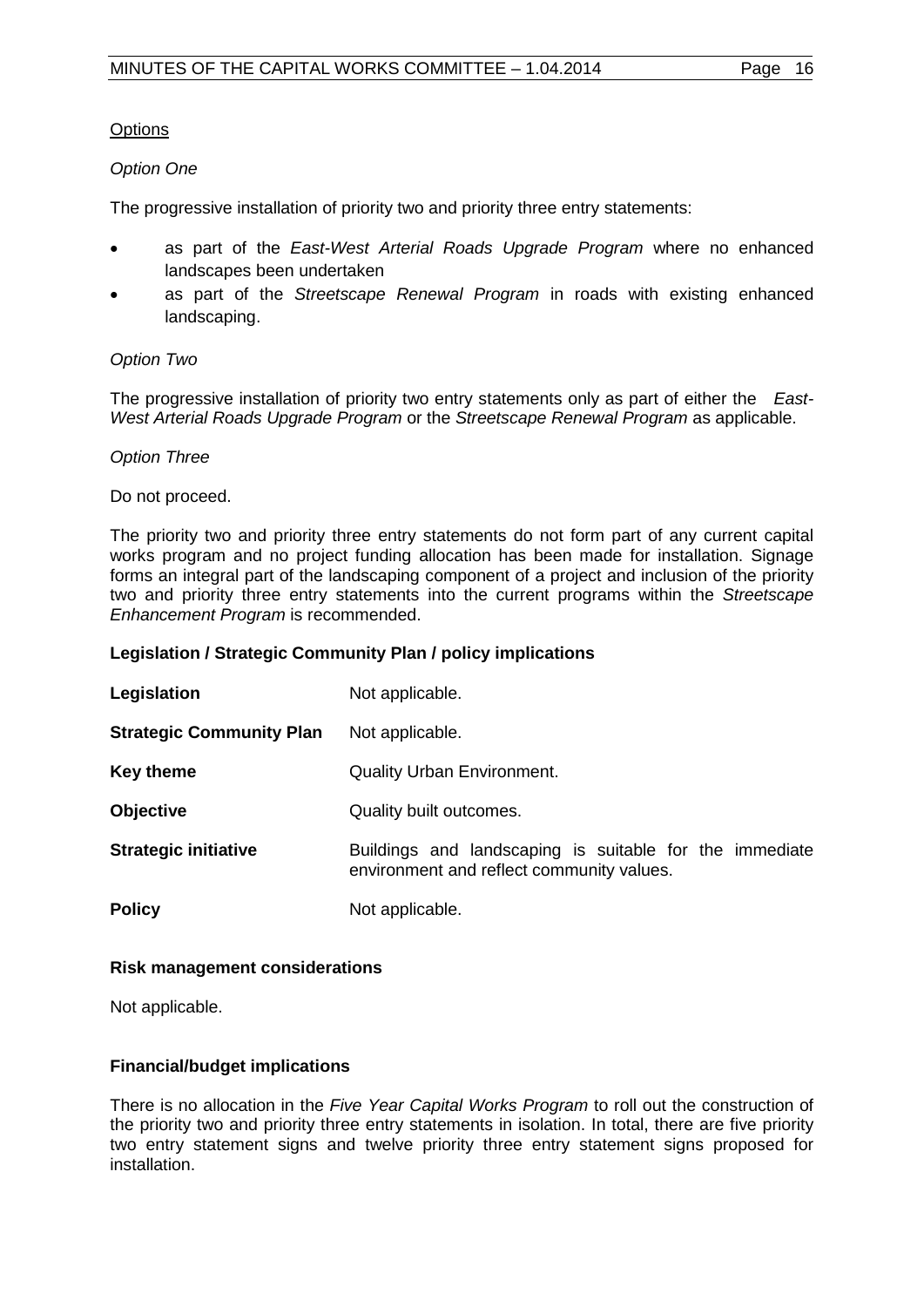| <b>Capital Cost</b> | Priority two entry statements \$71,000.   |
|---------------------|-------------------------------------------|
|                     | Priority three entry statements \$82,908. |

**Annual Operating Costs** Priority two entry statements \$12,500 per annum. Priority three entry statements \$15,000 per annum.

**Regional Significance**

Not applicable.

## **Sustainability implications**

Not applicable.

**Consultation**

Not applicable.

## **VOTING REQUIREMENTS**

Simple Majority.

## **OFFICER'S RECOMMENDATION**

That Council:

- 1 ENDORSES the concept design for the priority two and priority three entry statements forming Attachments 1, 2 and 3 to this Report;
- 2 APPROVES the location of the priority two and priority three entry statements forming Attachment 4 to this Report;
- 3 APPROVES the progressive installation of the priority two and priority three entry statements as part of the current programs within the Streetscape Enhancement Program, the East-West Arterial Roads Upgrade Program and the Streetscape Renewal Program.

## **PROCEDURAL MOTION – THAT THE ITEM BE REFERRED BACK TO THE CEO**

**MOVED Cr Gobbert, SECONDED Cr Chester that the item relating to priority 2 and priority 3 entry statements be REFERRED BACK to the Chief Executive Officer to allow the design of the priority 2 and priority 3 entry statements to be professionally revised including a revision of the installation timetable to focus on the installation of priority 2 entry statements initially.**

#### **The Procedural Motion was Put and CARRIED (6/0)**

**In favour of the Procedural Motion:** Cr Hollywood, Mayor Pickard, Crs Chester, Gobbert, Ritchie and Taylor.

#### *Appendix 3 refers*

*[To access this attachment on electronic document, click here: Attach3agnCWC010414.pdf](http://www.joondalup.wa.gov.au/files/committees/CWOC/2014/Attach3agnCWC010414.pdf)*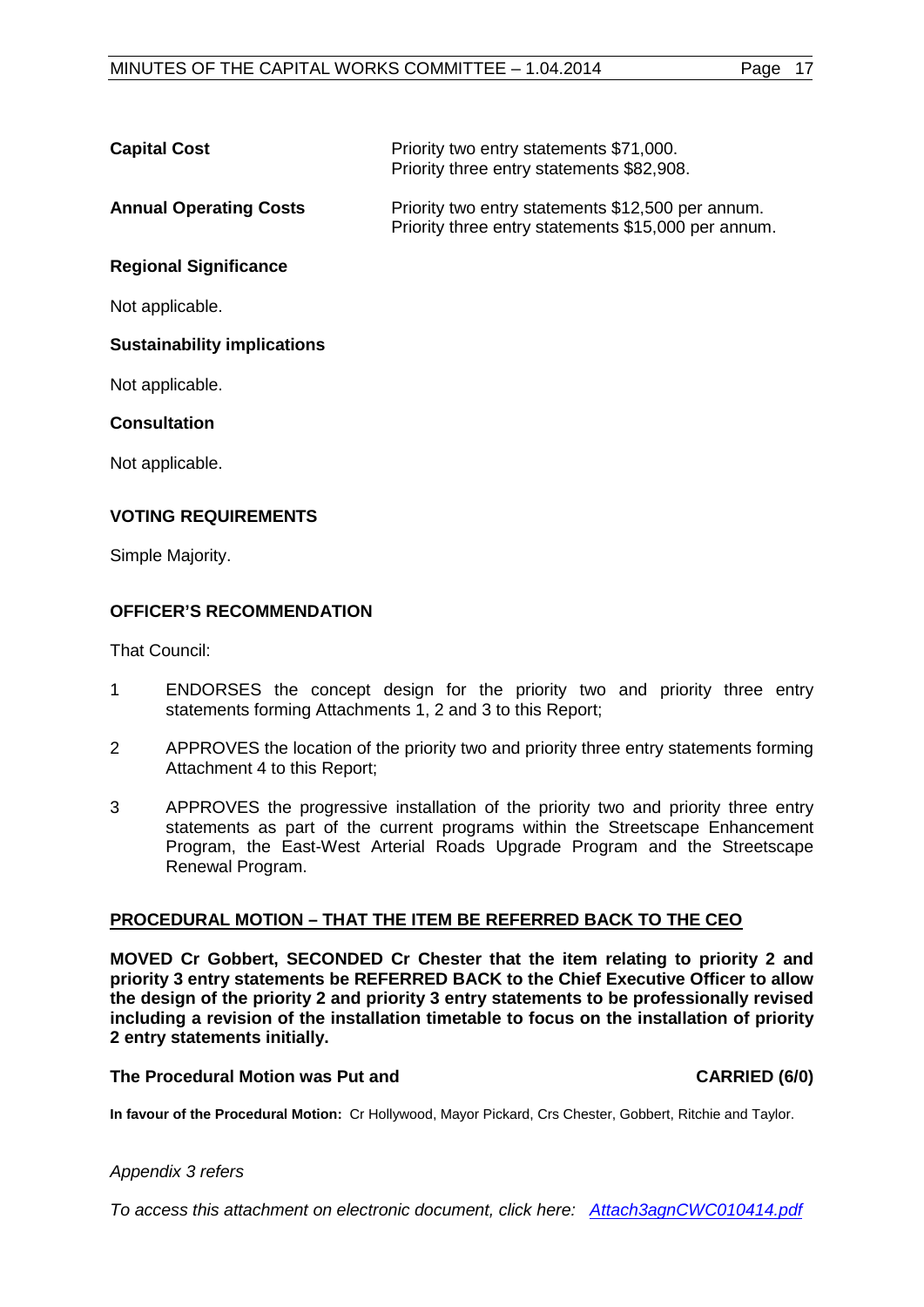## <span id="page-17-0"></span>**ITEM 4 EAST-WEST ARTERIAL ROADS PROGRAM**

| <b>WARD</b>                           | All                                                                                                                                                                                              |                                                                                                                                                               |
|---------------------------------------|--------------------------------------------------------------------------------------------------------------------------------------------------------------------------------------------------|---------------------------------------------------------------------------------------------------------------------------------------------------------------|
| <b>RESPONSIBLE</b><br><b>DIRECTOR</b> | Mr Nico Claassen<br>Infrastructure Services                                                                                                                                                      |                                                                                                                                                               |
| <b>FILE NUMBER</b>                    | 102496, 101515, 53597                                                                                                                                                                            |                                                                                                                                                               |
| <b>ATTACHMENT</b>                     | Attachment 1<br>Attachment 2<br>Attachment 3<br>Attachment 4                                                                                                                                     | Whitfords Avenue streetscape<br>enhancement<br>Entry points and significant intersections<br>Proposed projects 2015-16<br>Proposed landscape treatment levels |
| <b>AUTHORITY / DISCRETION</b>         | Executive - The substantial direction setting and oversight<br>role of Council, such as adopting plans and reports,<br>accepting tenders, directing operations, setting and<br>amending budgets. |                                                                                                                                                               |

## **PURPOSE**

For Council to endorse the design strategy and proposed implementation methodology for the east-west arterial roads.

#### **EXECUTIVE SUMMARY**

The *Iconic East-West Arterial Roads Program* was initiated in 2008 as a rolling program within the *Five Year Capital Works Program.* At its meeting held on 18 March 2008 (CJ034-03/08 refers), Council agreed in part to landscape upgrades on seven major east-west arterial roads.

The first iconic east-west arterial road project undertaken as a pilot project was on the Burns Beach Road median. This project was completed in 2013 at a total cost of \$2,575,254 (\$119.65 per square metre). The cost of this median treatment was considered to be not sustainable for replication on the remaining east-west arterial roads. A review was subsequently undertaken with the view to rationalise design options and reduce costs.

At its meeting held on 16 April 2013 (CJ060-04/13 refers), Council approved the rationalised design for Shenton Avenue which delivered a reduction in cost to \$1,850,763 (\$75.84 per square metre).

In order to maintain costs at this level, cost control measures have been identified and include:

- a standardised methodology of analysis and design strategy
- a reference table outlining different landscape treatment levels and their associated costs.

A range of implementation options within the current draft budget allocations have been considered, with the recommended option considered to deliver best value for money and to attain a high impact outcome.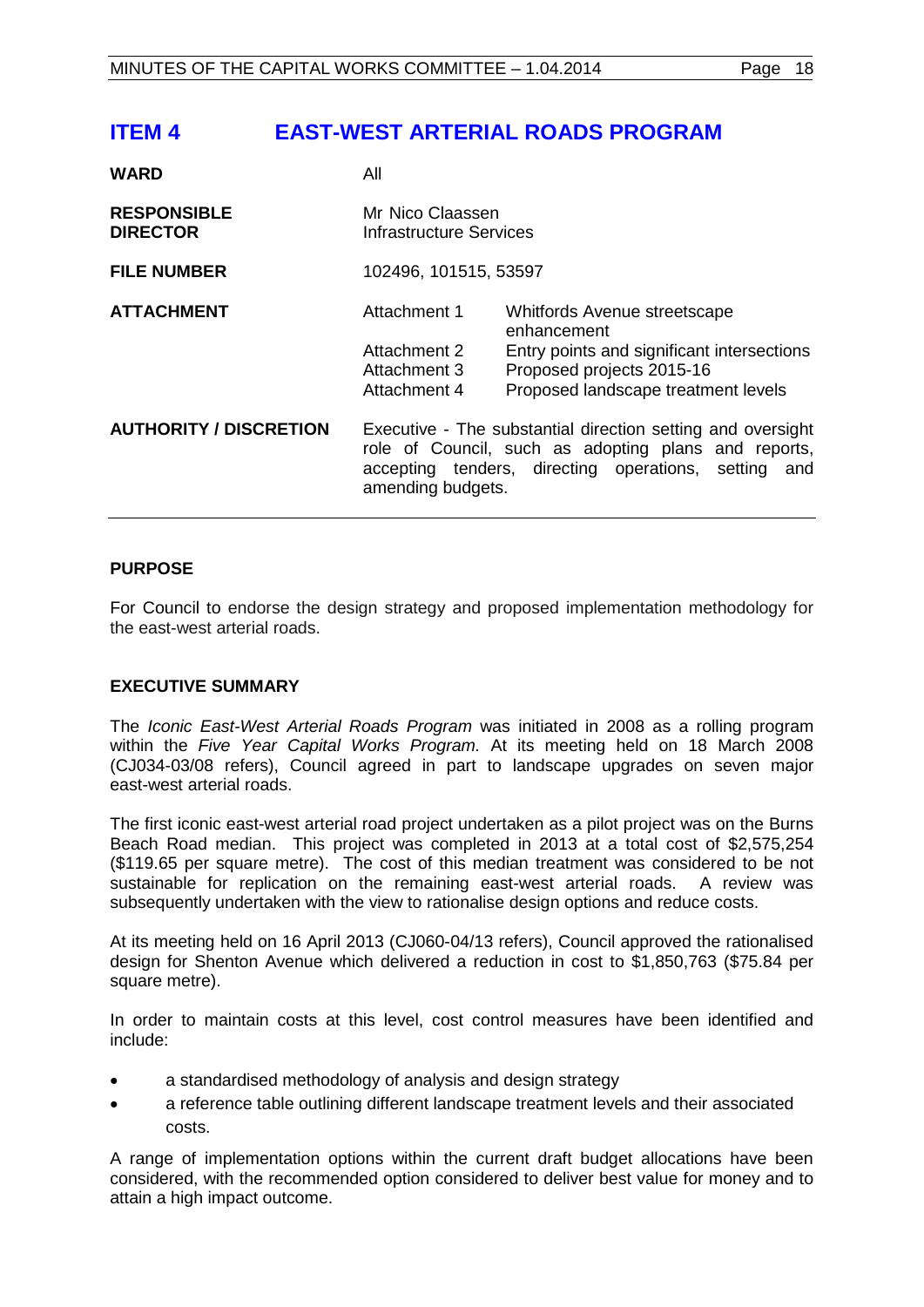*It is therefore recommended that Council:*

- *1 NOTES the methodology of analysis and design strategy proposed for all arterial roads;*
- *2 APPROVES Option 3 for implementation to provide landscape treatments to selected sections on more than one arterial road simultaneously;*
- *3 NOTES that for the first year (2015-16) Option 3 comprises of 12 level 1 landscape treatments at entry points as forming Attachment 3 to this Report.*

## **BACKGROUND**

The City of Joondalup developed the *Landscape Master Plan* (LMP) in response to predicted environmental changes that may impact on the City's ability to provide and maintain a level of service expected by the community and in response to the Water Corporation's call for major reductions in irrigation water use across the Perth metropolitan area.

The key outcomes of the LMP were to provide an aesthetically pleasing landscape treatment while addressing biodiversity linkages and water consumption issues. The projects forming the *Iconic East-West Arterial Roads Program* are a key focus area of the LMP adopted by Council at its meeting held on 16 December 2008 (CJ259-12/08 refers).

At its meeting held on 18 March 2008 (CJ034-03/08 refers), Council agreed to the selection of seven iconic projects being the east-west major road arteries as follows:

- Burns Beach Road.
- Shenton Avenue.
- Hodges Drive.
- Ocean Reef Road.
- Whitfords Avenue.
- Hepburn Avenue.
- Warwick Road.

The *Iconic East-West Arterial Roads Program* was initiated in 2008 as a rolling program within the City's *Five Year Capital Works Program.*

The original concept design (based on Shenton Avenue) incorporated water sensitive urban design and provided a unique image for the City in high visibility and high usage roads. The vision of the design was to reflect the adjacent plant communities and the associated soil types graduating from the coastal heath land, through bushland, to the wetlands of the lakes area. The concrete banding framing the planting beds varies in colour to reflect the changing soil type. Local provenance plants, harvested from nearby bushland parks reference the changing plant communities. While the emphasis is on local provenance plant species unique to the City of Joondalup, selected hybrid species would also be considered.

At its meeting held on 2 September 2008 (CJ176-09/08 refers), Council endorsed the design concept and agreed to implement the first project of the *Iconic East-West Arterial Roads Program* as a pilot project, on the Burns Beach Road median. A small section of Hodges Drive (Mitchell Freeway to Joondalup Drive) was included in the construction program. This section of Hodges Drive is a high visibility entrance to the Joondalup City Centre from the freeway.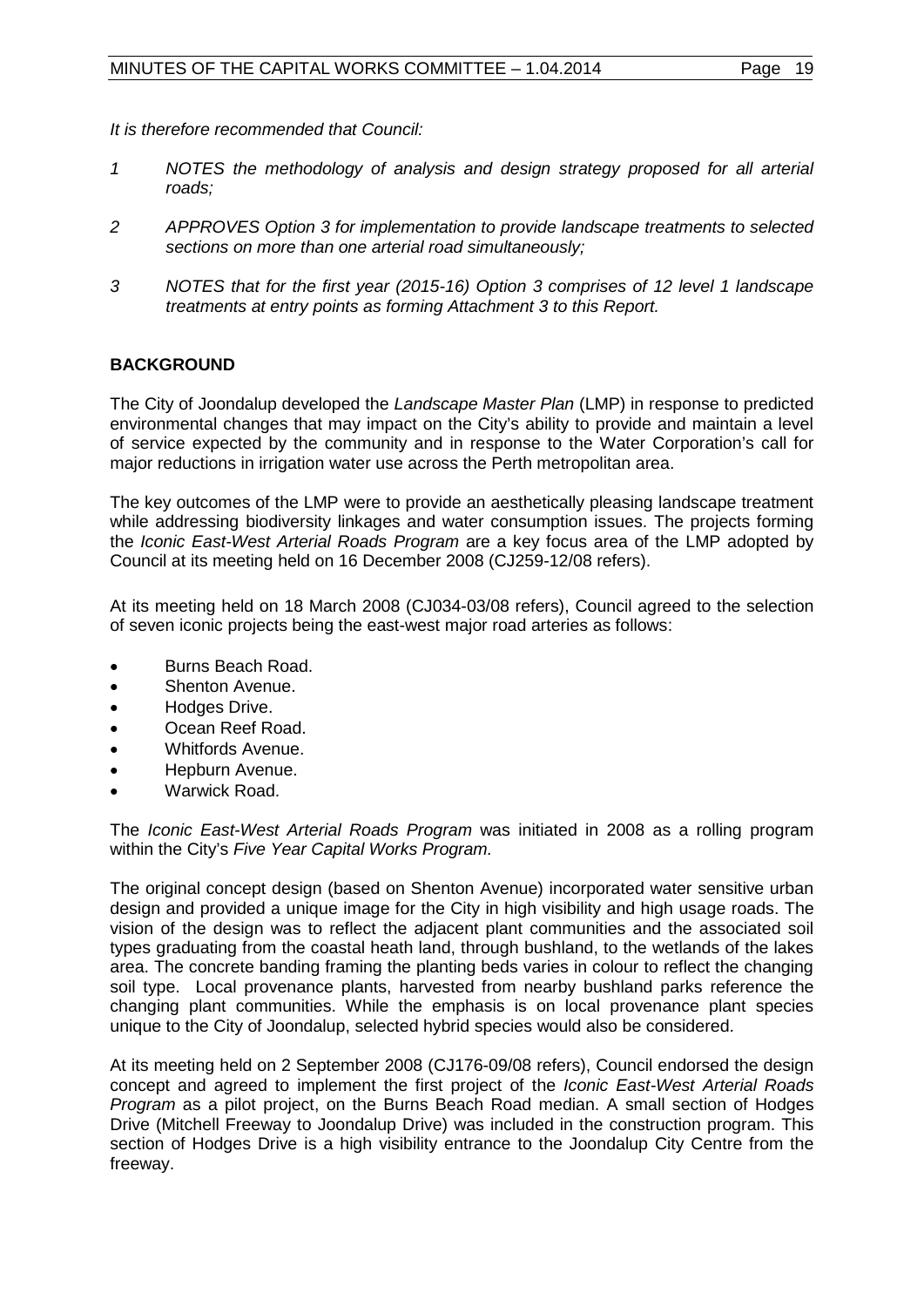The pilot project, Burns Beach Road Landscaping SSE2016, was completed in 2013 at a total cost of \$2.58 million (\$119.65 per square metre). The cost of this median treatment was considered to be not sustainable for replication on the remaining east-west arterial roads.

Shenton Avenue Landscaping SSE2038 was the following project in the *Iconic East-West Arterial Roads Program* and a review was undertaken to rationalise design options and reduce cost. A report to Council in April 2013 (CJ060-04/13 refers), demonstrated reduction in cost to \$1.85 million (\$75.84 per square metre).

At its meeting held on 16 April 2013 (CJ060-04/13 refers), Council approved the rationalised design and requested that a report be presented to a future Capital Works Committee meeting reviewing the *Iconic East-West Arterial Roads Program* with the objective to significantly reduce project costs. The Shenton Avenue project is currently under construction and is progressing to plan.

The landscape upgrade, as part of the Hodges Drive dualling project RDC2011 (Marmion Avenue to Ocean Reef Road), has applied a further reduced landscape design option to meet budget constraints. This landscape component is costed at \$269,461 (\$50.31 per square metre).

## **DETAILS**

#### Pilot project

Landscaping enhancement to the Burns Beach Road median from Delgado Road to Joondalup Drive and the Hodges Drive median between the Mitchell Freeway and Joondalup Drive formed the pilot project for the *Iconic East-West Arterial Roads Program*.

The development of the pilot project included meeting unique design specifications and required extensive research and the establishment of a reliable provenance plant supply. The City employed external consultants to undertake the design, documentation and contract administration of the pilot project and to develop and manage the growing program.

The pilot project costs of \$119.65 per square metre, reflects the entire development and construction costs including provision for unique site conditions to Stages 4 and 5 of Burns Beach Road. Many costs attributed to the initial development are a 'one off item' and are not required on future arterial road landscaping projects.

#### **Future East-West Arterial Road Upgrades**

#### Proposed project cost control measures

The remaining east-west arterial roads identified for landscaping enhancement are significantly longer than Burns Beach Road and all have varying standards of existing landscape treatments throughout their length.

An analysis of all east-west arterial roads is proposed to identify constraints and opportunities and the application of appropriate landscape treatments to effectively cost and program future landscape works.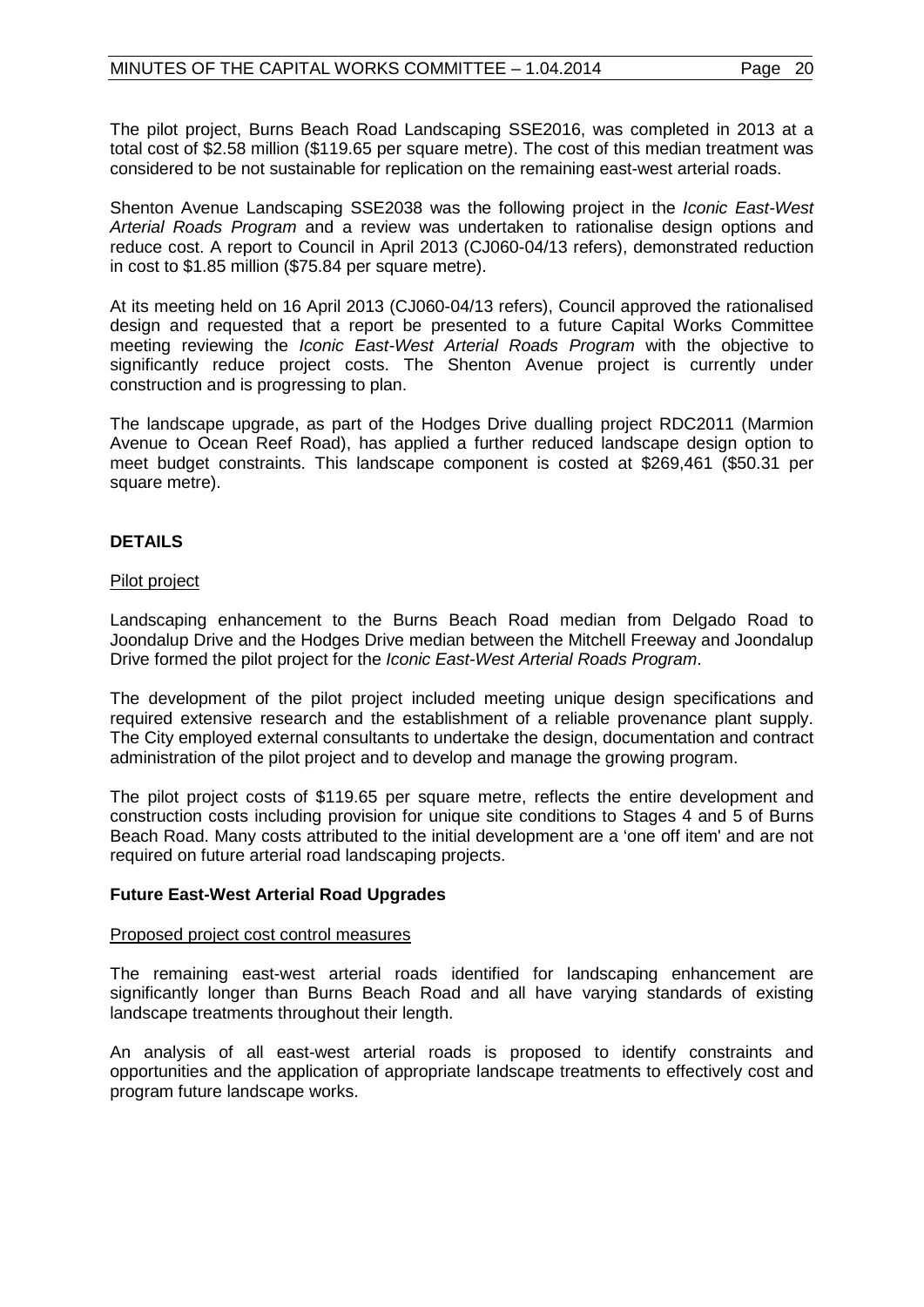## Topographical analysis

To identify:

- potential entry points into the City
- significant intersections
- activity precincts commercial, leisure
- sections of median with high existing amenity value grading through to significantly degraded sections
- sections of median with existing kerbing
- sections of median with no existing kerbing
- potential water source for plant establishment.

## Table 1 Proposed landscape treatment levels and cost comparisons

| <b>LEVEL</b>       | <b>LOCATION</b>                           | <b>LANDSCAPE TREATMENTS</b>                                                                                                                                                 | COST/M <sup>2</sup> |
|--------------------|-------------------------------------------|-----------------------------------------------------------------------------------------------------------------------------------------------------------------------------|---------------------|
| Level 1            | Entry points.                             | Apply the original design landscape<br>treatment and include Priority Two and<br>Three Entry Statement signage.<br>(Provenance planting in concrete<br>banded garden beds). | \$160               |
| Level <sub>2</sub> | Significant<br>intersections.             | Apply the original design landscape<br>treatment.<br>in<br>(Provenance planting<br>concrete<br>banded garden beds).                                                         | \$103               |
| Level <sub>3</sub> | Median with existing<br>kerbing.          | Provide formal / informal provenance<br>planting of shrubs and trees with<br>concrete banding to back of kerb only.                                                         | \$75                |
| Level 4            | Median with existing<br>kerbing.          | Provide planting of trees with concrete<br>banding to back of kerb only.                                                                                                    | \$52                |
| Level 5            | Median<br>with<br>no<br>existing kerbing. | Provide informal provenance planting of<br>shrubs and trees.                                                                                                                | \$54                |
| Level 6            | Median<br>with<br>no<br>existing kerbing. | Provide planting of trees.                                                                                                                                                  | \$35                |
| Level <sub>7</sub> | Median with<br>no<br>access to water.     | Provide dry tube stock planting can be<br>undertaken<br>with<br>infill<br>an<br>planting<br>program scheduled for the following<br>three consecutive winters.               | \$41                |
| Level 8            | Median<br>with<br>no<br>access to water.  | Provide maintenance refurbishment to<br>areas with existing dry grass.                                                                                                      | \$5                 |

Attachment 4 provides pictorial representations of the above.

Where sections of median have a high existing amenity value it is proposed to provide no landscape enhancement.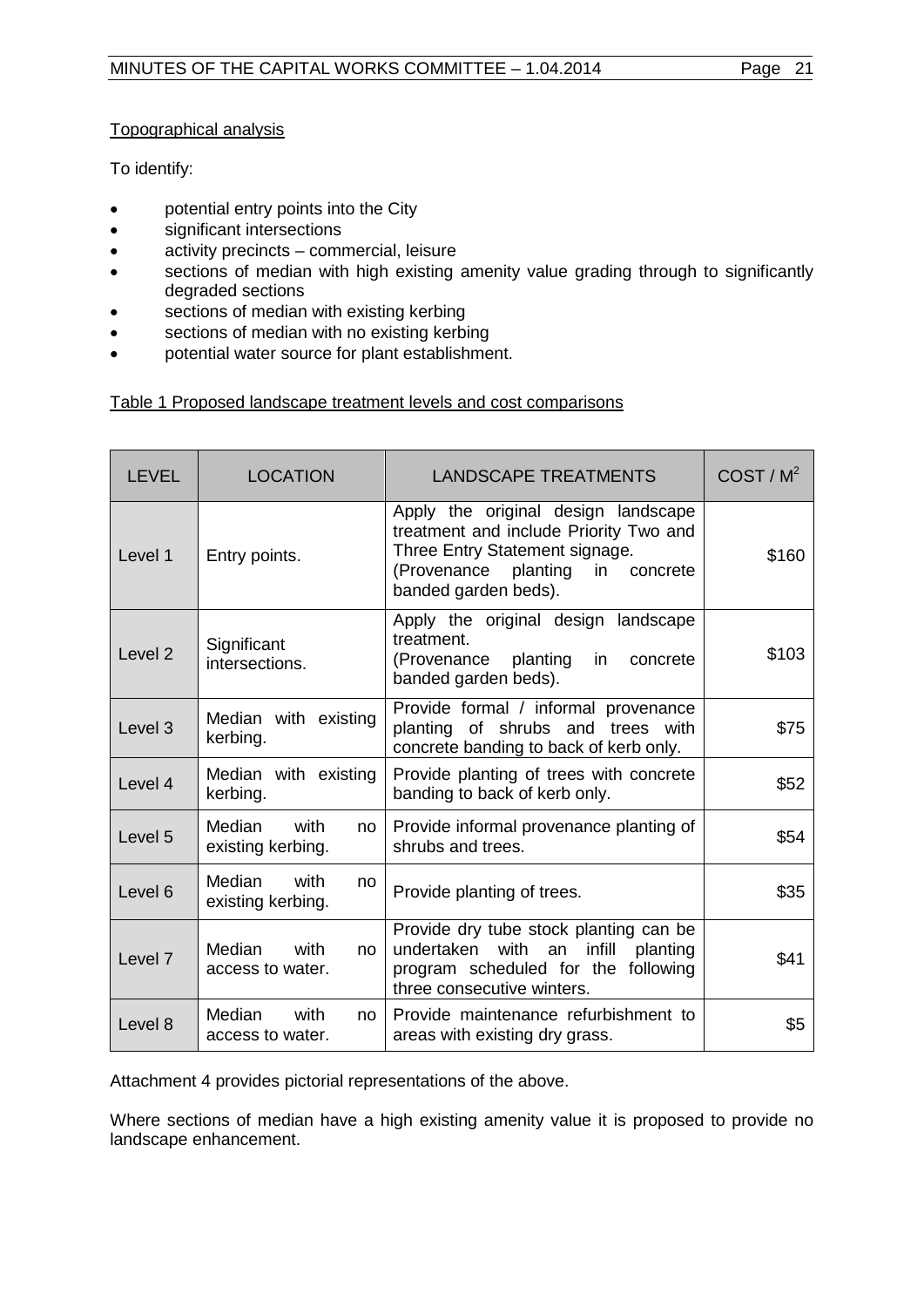All landscape treatments will include mulching, where applicable. Further investigation into the sourcing and application of mulch is required. The pathogen free mulch currently being installed on these projects is cost prohibitive.

#### Design strategy

The following three elements are proposed as the main focus for all arterial roads:

- Entry points into the City.
- Activity precincts.
- Significant intersections.

The medians within activity precincts may require enhanced landscape treatments which may be a combination of levels.

#### **Issues and options considered**

#### **Issues**

Whitfords Avenue is the next east-west arterial road project programmed for design in 2014. A conceptual design has been prepared for reference, demonstrating the application of some of the proposed landscape upgrade treatments and associated costs. The priority two and priority three entry statements (an affiliated program and the subject of a separate report) have been included in the design and costing for Whitfords Avenue.

#### Landscape Treatment Options

All options are based on the current draft *Five Year Capital Works Program* budget allocations for the *East-West Arterial Roads Upgrades Program* commencing in 2015-16.

## *Option One*

Provide the complete landscape treatment to one arterial road at a time based on the Whitfords Avenue Concept as forming Attachment 1 to this report. Whitfords Avenue is a 7.5 kilometre long road and the estimated cost for landscape treatment for its entire length is \$3.1 million (\$68.00 per square metre) and would be phased over a five year period. Further reductions can be achieved on this project by changing the scope and substituting levels of landscape treatment accordingly.

#### *Option Two*

Provide landscape treatments to selected sections of one arterial road at a time, based on the Whitfords Avenue Concept as forming Attachment 2 to this report. The project cost estimate is \$1.47 million and would be phased over a three year period, comprising of three Level 1 landscape treatments at entry points and 14 Level 2 landscape treatments to significant intersections.

#### *Option Three*

Provide landscape treatments to selected sections annually of more than one arterial road simultaneously. The installation for 2015-16 will comprise 12 level 1 landscape treatments at entry points on Ocean Reef Road, Whitfords Avenue, Hepburn Avenue and Warwick Road as forming Attachment 3 to this report. The total expenditure for 2015-16 would be \$678,078.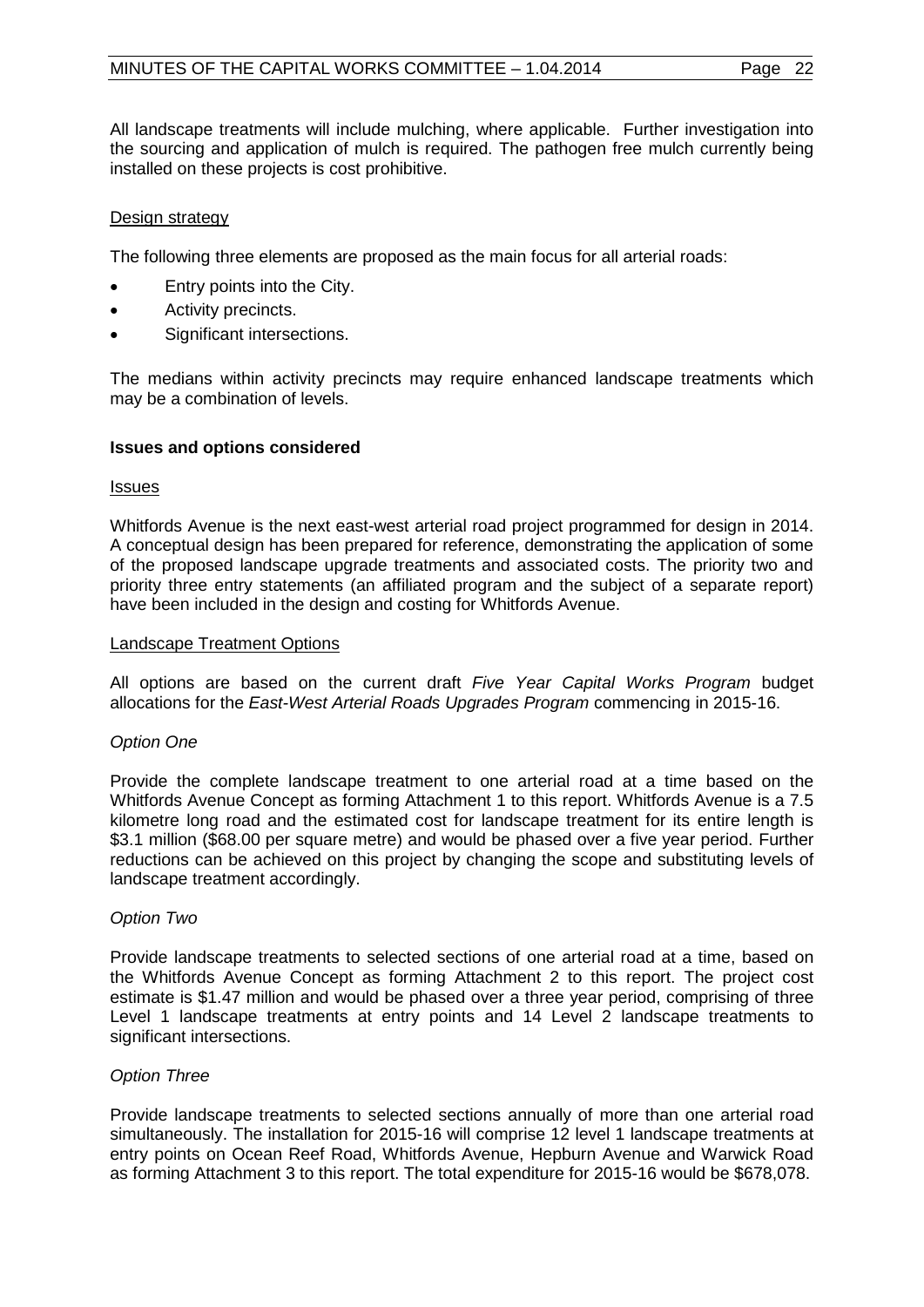## **Legislation / Strategic Community Plan / policy implications**

| Legislation                     | Not applicable.                                                                                      |
|---------------------------------|------------------------------------------------------------------------------------------------------|
| <b>Strategic Community Plan</b> | Not applicable.                                                                                      |
| <b>Key theme</b>                | <b>Quality Urban Environment</b>                                                                     |
| <b>Objective</b>                | Quality built outcomes.                                                                              |
| <b>Strategic initiative</b>     | Buildings and landscaping is suitable for the immediate<br>environment and reflect community values. |
| <b>Policy</b>                   | Not applicable.                                                                                      |

#### **Risk management considerations**

The risk to the City for the implementation of the *Arterial Roads Landscape Upgrades Program* is the sustainability of continuous funding and ongoing maintenance cost implications for the new projects.

#### **Financial / budget implications**

All proposed costs are consistent with the amounts in the draft *Five Year Capital Works Program* currently in progress.

SSE2011 East-West Arterial Roads Upgrade Program.

| \$680,000 |
|-----------|
| \$750,000 |
| \$750,000 |
| \$750,000 |
|           |

Current financial year impact

There is no impact on the *2013-14 Capital Works Program*.

Future financial year impact

**Annual operating cost** \$7.00 per square metre.

The annual maintenance cost is an average of \$5.50 per square metre for labour only. An additional cost of \$1.50 per square metre for material costs (variable).

**20 Year Strategic**  The net cash impact over the current adopted *20 Year*  **Financial Plan impact**  *Strategic Financial Plan* commencing 2015-16 is \$14.93 million for the *Five Year Capital Works Program*.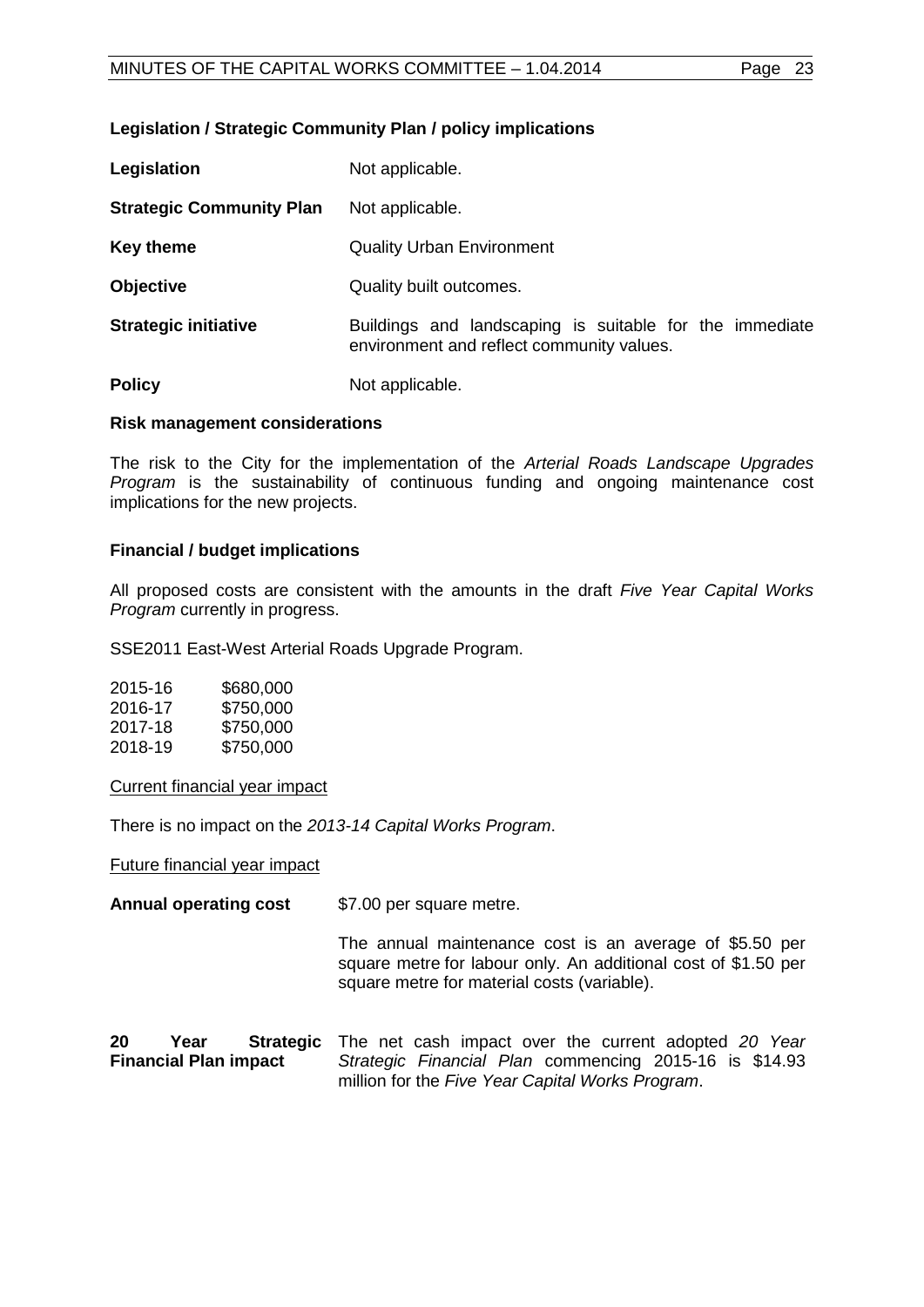## **Regional significance**

Not applicable.

## **Sustainability implications**

## **Environmental**

The landscaping of the iconic east-west arterial road medians utilising provenance plant stock and applying the LMP and water sensitive urban design principles will support the protection of natural assets and retention of local biodiversity. The long-term maintenance requirements will be minimised, for example, reduction of mowing requirements and watering of provenance plant species. Increasing the vegetated surface area will also contribute to reduced greenhouse gas emissions and reduced surface temperatures.

#### Social

The social sustainability of the program is geared towards life-enhancing conditions for all sectors of the community through improved aesthetics in the public environment. The *East-West Arterial Roads Upgrade Program* provides a unique identify for the City of Joondalup through landscape enhancement.

#### Economic

Economic sustainability is provided for through minimisation of the on-going maintenance requirements.

The program will increase the general value of the City's assets and make the City a more desirable place in which to invest and live.

## **Consultation**

Not applicable.

## **COMMENT**

A rational approach to the *East-West Arterial Upgrade Program* is required in order for the City to be able to deliver a sustainable program. The installation of landscape treatments on any one east-west arterial road at a time will require staging and a lengthy construction period may ensue.

## **VOTING REQUIREMENTS**

Simple Majority.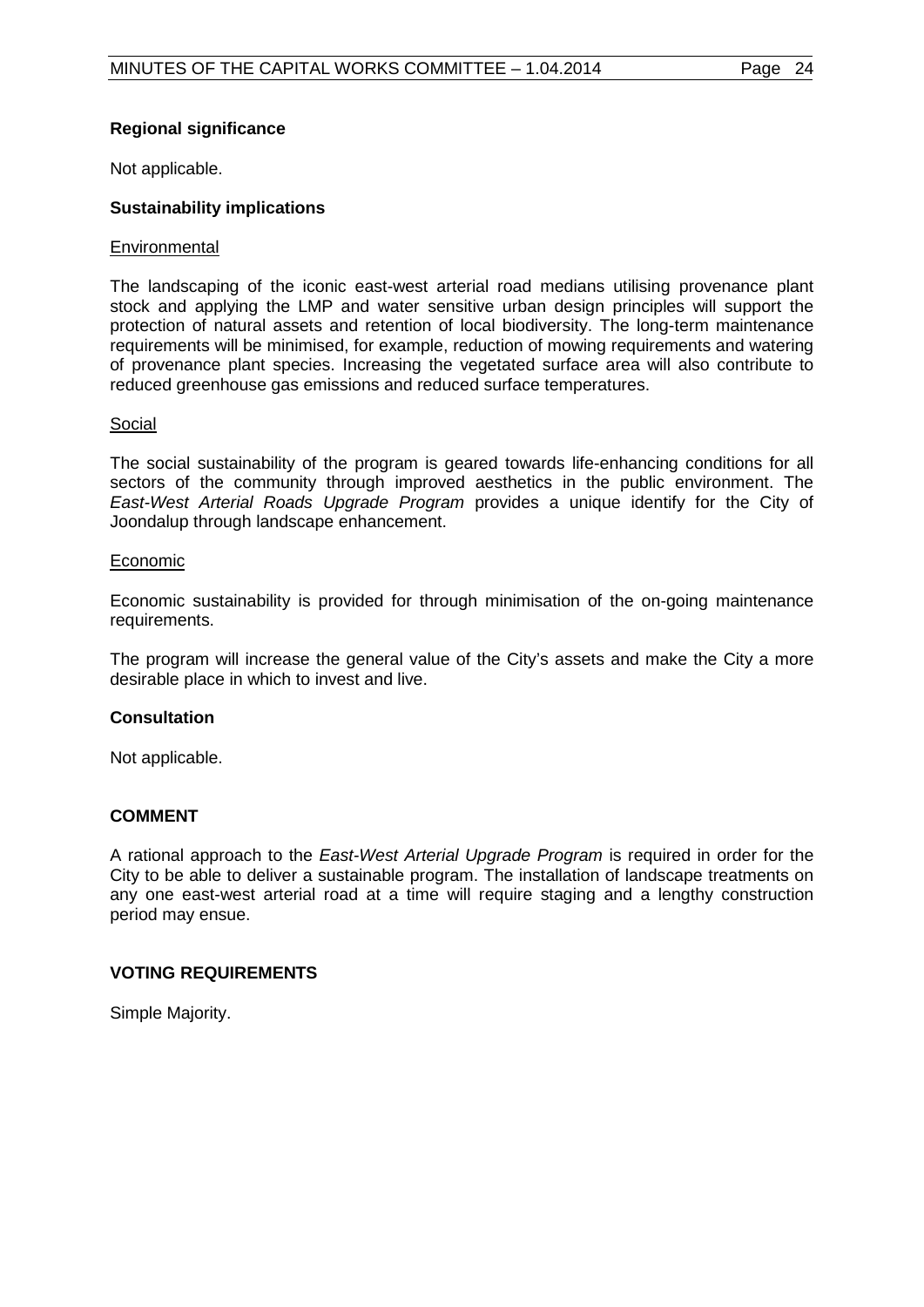## **OFFICER'S RECOMMENDATION**

That Council:

- 1 NOTES the methodology of analysis and design strategy proposed for all arterial roads;
- 2 APPROVES Option 3 for implementation to provide landscape treatments to selected sections on more than one arterial road simultaneously;
- 3 NOTES that for the first year (2015-16) Option 3 comprises of 12 level 1 landscape treatments at entry points as forming Attachment 3 to this report.

## **MOVED Cr Chester, SECONDED Cr Taylor that Council:**

- **1 NOTES the methodology of analysis and design strategy proposed for all arterial roads;**
- **2 APPROVES Option 3 for implementation to provide landscape treatments to selected sections on more than one arterial road simultaneously;**
- **3 REQUESTS the Chief Executive Officer to provide further clarity around the costings and phasing of Option 3 for the east-west arterial road program.**

## **The Motion was Put and CARRIED (6/0)**

**In favour of the Motion:** Cr Hollywood, Mayor Pickard, Crs Chester, Gobbert, Ritchie and Taylor.

*Appendix 4 refers*

*[To access this attachment on electronic document, click here: Attach4agnCWC010414.pdf](http://www.joondalup.wa.gov.au/files/committees/CWOC/2014/Attach4agnCWC010414.pdf)*